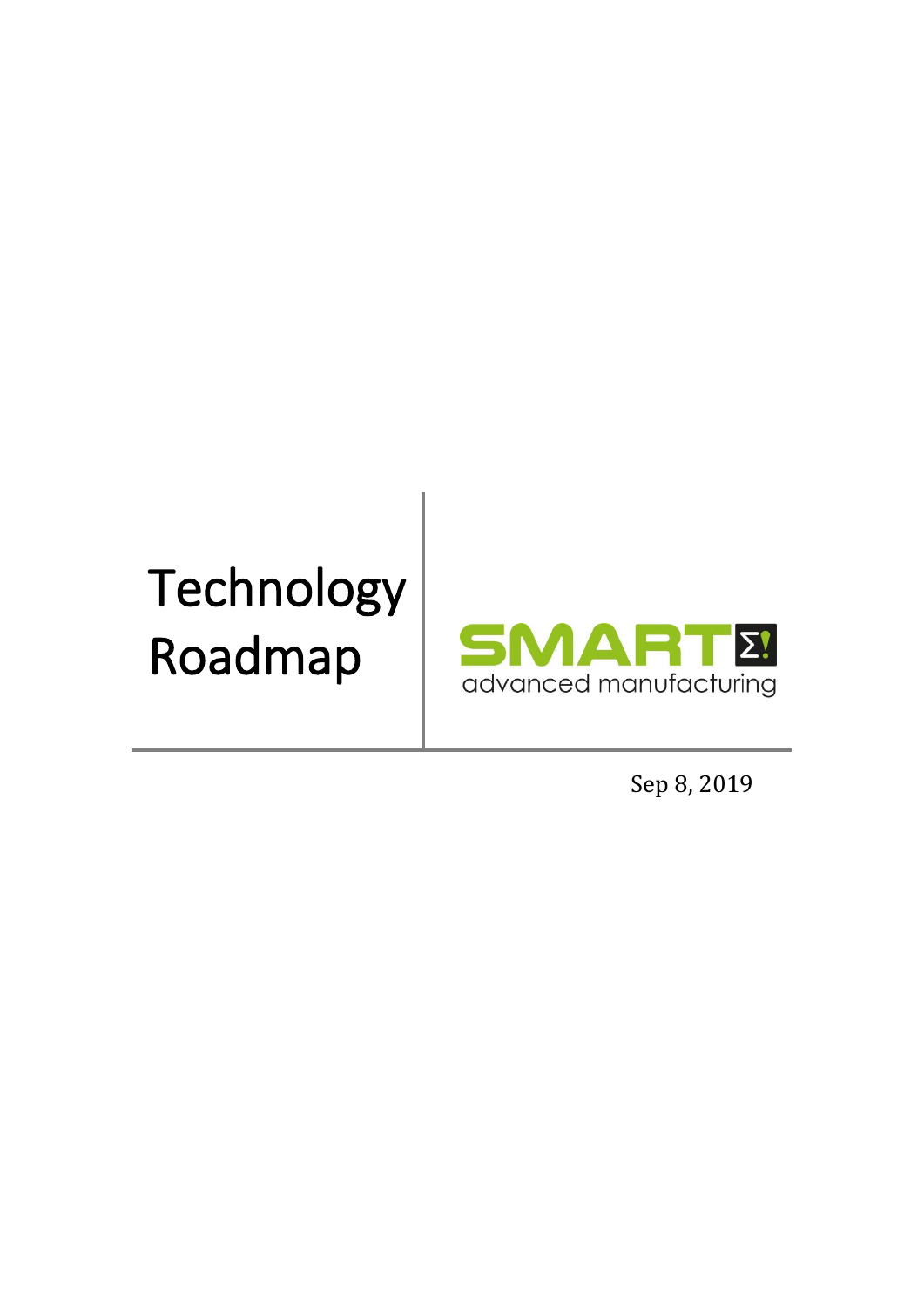

### Contents

| 1              |       |  |  |
|----------------|-------|--|--|
| 2              |       |  |  |
| 3              |       |  |  |
|                | 3.1.1 |  |  |
| $\overline{4}$ |       |  |  |
|                | 4.1   |  |  |
|                | 4.2   |  |  |
|                | 4.3   |  |  |
|                | 4.4   |  |  |
| 5              |       |  |  |
|                | 5.1   |  |  |
|                | 5.2   |  |  |
|                | 5.3   |  |  |
|                | 5.4   |  |  |
|                | 5.5   |  |  |
|                | 5.6   |  |  |
|                |       |  |  |
| 1              |       |  |  |
|                | 1.1.1 |  |  |
|                | 1.1.2 |  |  |
| 2              |       |  |  |
|                | 2.1.1 |  |  |
|                | 2.1.2 |  |  |
| 3              |       |  |  |
|                |       |  |  |
|                | 3.1.2 |  |  |
| 4              |       |  |  |
|                | 4.1.1 |  |  |
|                | 4.1.2 |  |  |
| 5              |       |  |  |
|                | 5.1.1 |  |  |
|                | 5.1.2 |  |  |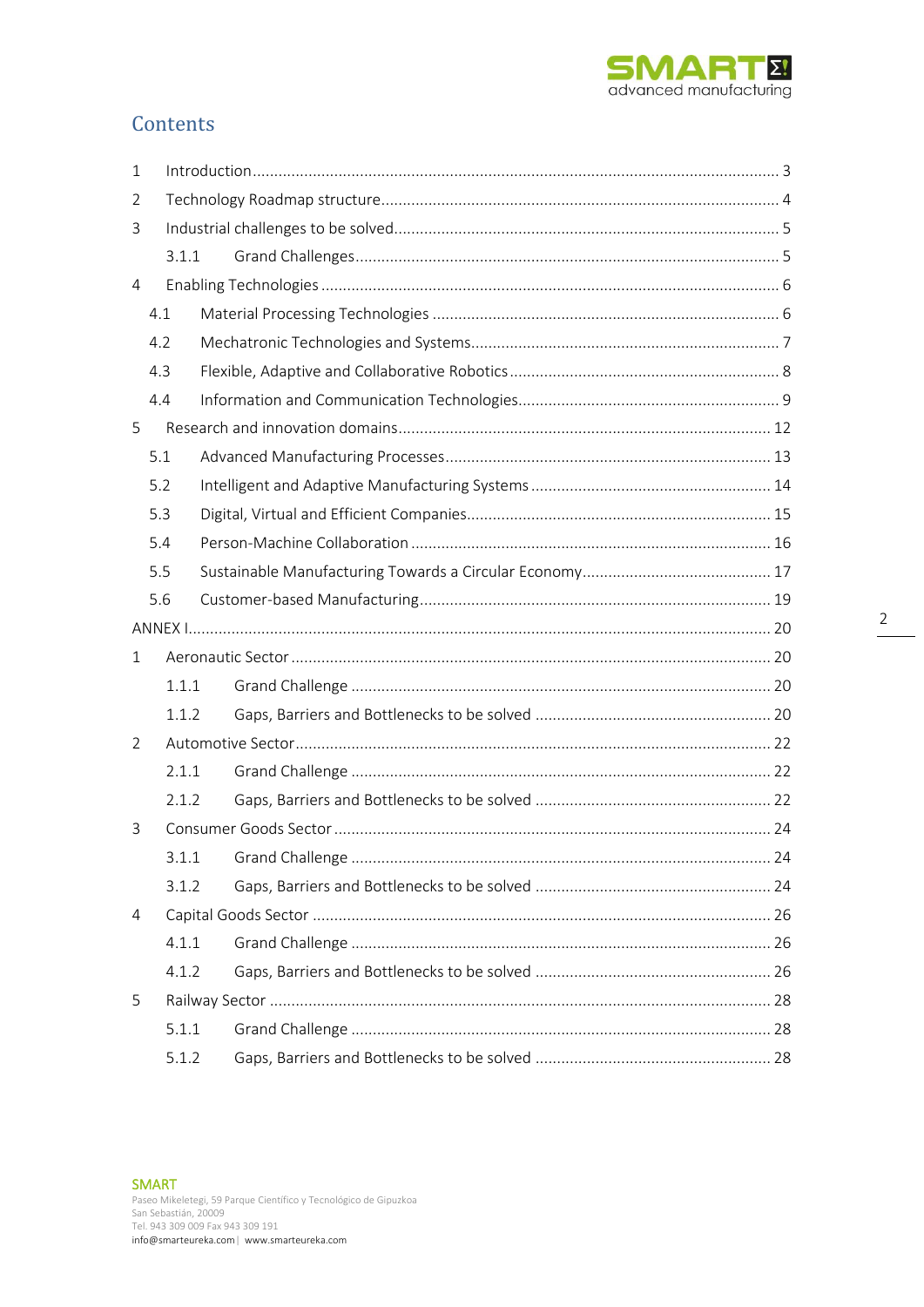

### <span id="page-2-0"></span>1 Introduction

Manufacturing forms the backbone of the economy of many countries in the European Union. Manufacturing is a vital area, whose role is increasingly seen as fundamental towards European recovery and sustainable growth. It is a relevant Key Enabling Technology for the current shift towards a 'Competitive Sustainable Globalisation', addressing grand socio-economic and environmental challenges of our times.

Advanced Manufacturing Technologies are perceived as key players in the new industrial revolution. For example, 3D additive manufacturing permits the production of much smaller batches, making low cost customised production possible and opens new market niches for innovative SMEs. Tomorrow's companies are expected to use highly efficient processes in terms of energy and raw materials use; they will incorporate recycled and bio-based materials, design products aimed at reuse and disassembly, and promote the adoption of sustainable business models based on circular economy, industrial symbiosis and value chain integration.

Furthermore, the new possibilities brought by advances in information technologies and their application in industry, mean that information technologies and knowledge become closely interwoven with industrial equipment and processes, converging towards virtual manufacturing, - or immersive reality. Concepts such as internet of things, cyberphysical systems or cloud computing, are now commonly used in the design and development of new products and services. This will bring important challenges to people involved in manufacturing, who will require an adequate working environment, new tools and lifelong training specifically devised for advanced manufacturing factories.

This technology roadmap illustrates the technology areas and developments that are needed to take a big step forward in the competitiveness of the manufacturing industry in Europe.

This updated Technology Roadmap is the result of a reflection process carried out within the framework of SMART: Advanced Manufacturing Eureka Cluster, led by important players from European industry and completed with the contribution from academy and research organisations. The roadmap provides the vision of strategic challenges identified in several high impact industrial sectors: Aeronautics, Automotive, Consumer Goods including Pharma and Medical Devices, Capital Goods and Railways, in which the technologies and new solutions developed within the cluster projects shall be mainly applied.

Our aim is for this to be a living document that grows and improves along the way with viewpoints of relevant agents and entities from the considered industrial sectors.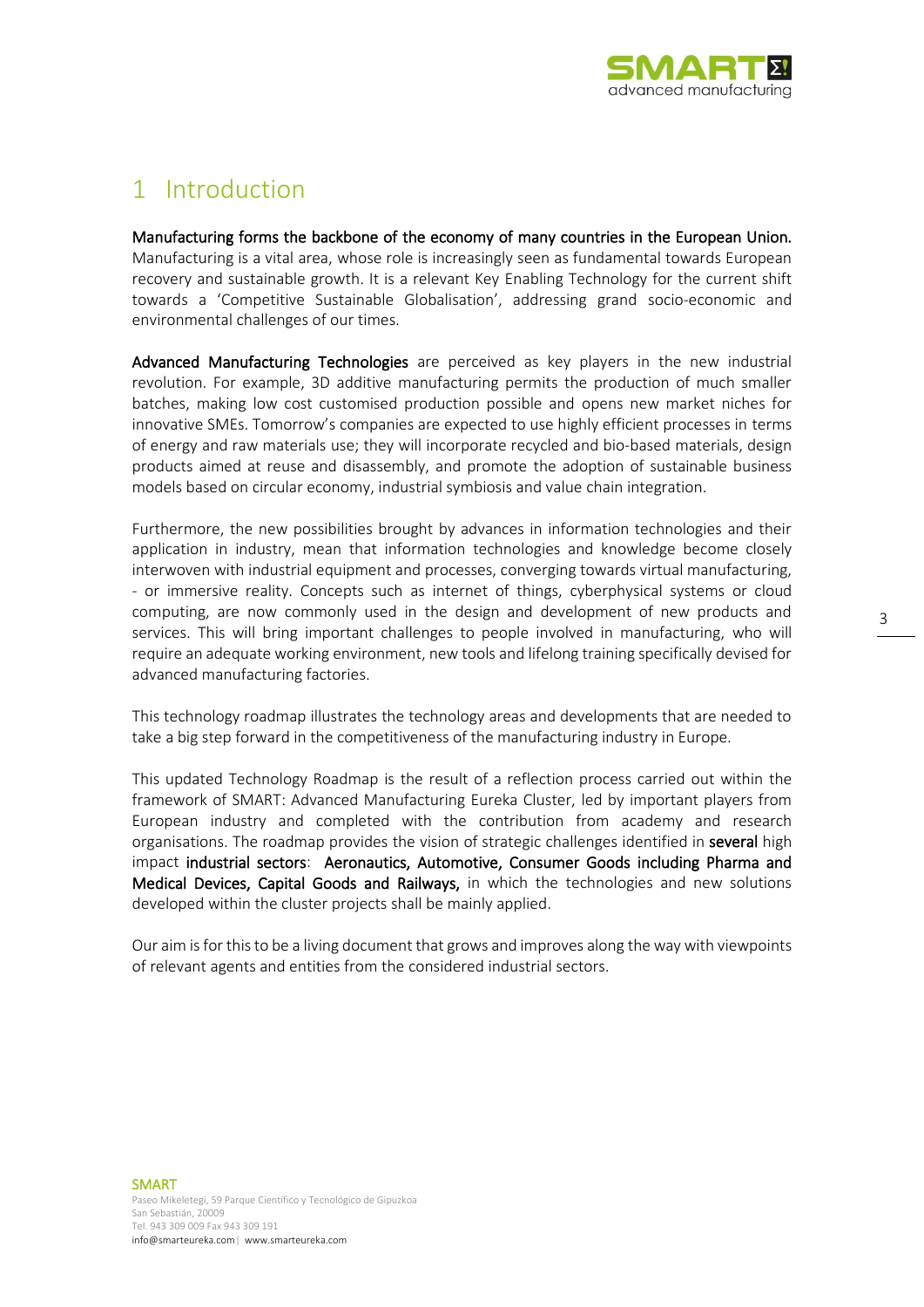

### <span id="page-3-0"></span>2 Technology Roadmap structure

SMART Technology Roadmap is developed based on two building blocks:

- 1. The industrial challenges that manufacturing companies face, with the gaps, barriers and bottlenecks that they need to overcome in order to improve their competitiveness (Chapter 3)
- 2. The enabling technologies and trends that are pushing forward the development capabilities, and create the basis for development of innovative solutions (Chapter 4)

Finally, based on the two previous blocks, 6 research and innovation domains are defined to address the industrial challenges. (Chapter 5).

## Industrial challenges Aeronautic Automotive Capital Goods Consumer goods Railway Others **Enabling technologies**

- Material processing technologies  $\bullet$
- Mechatronic technologies and systems
- Flexible, adaptive and collaborative robotics
- Information and communications technologies
- Production technologies

### **Research and Innovation Domains**

- **Advanced Manufacturing** Processes
- Intelligent and adaptive manufacturing systems
- Digital, virtual and efficient companies
- Person-Machine collaboration
- Sustainable manufacturing
- Customer based manufacturing

4

### SMART

Paseo Mikeletegi, 59 Parque Científico y Tecnológico de Gipuzkoa San Sebastián, 20009 Tel. 943 309 009 Fax 943 309 191

info@smarteureka.com| www.smarteureka.com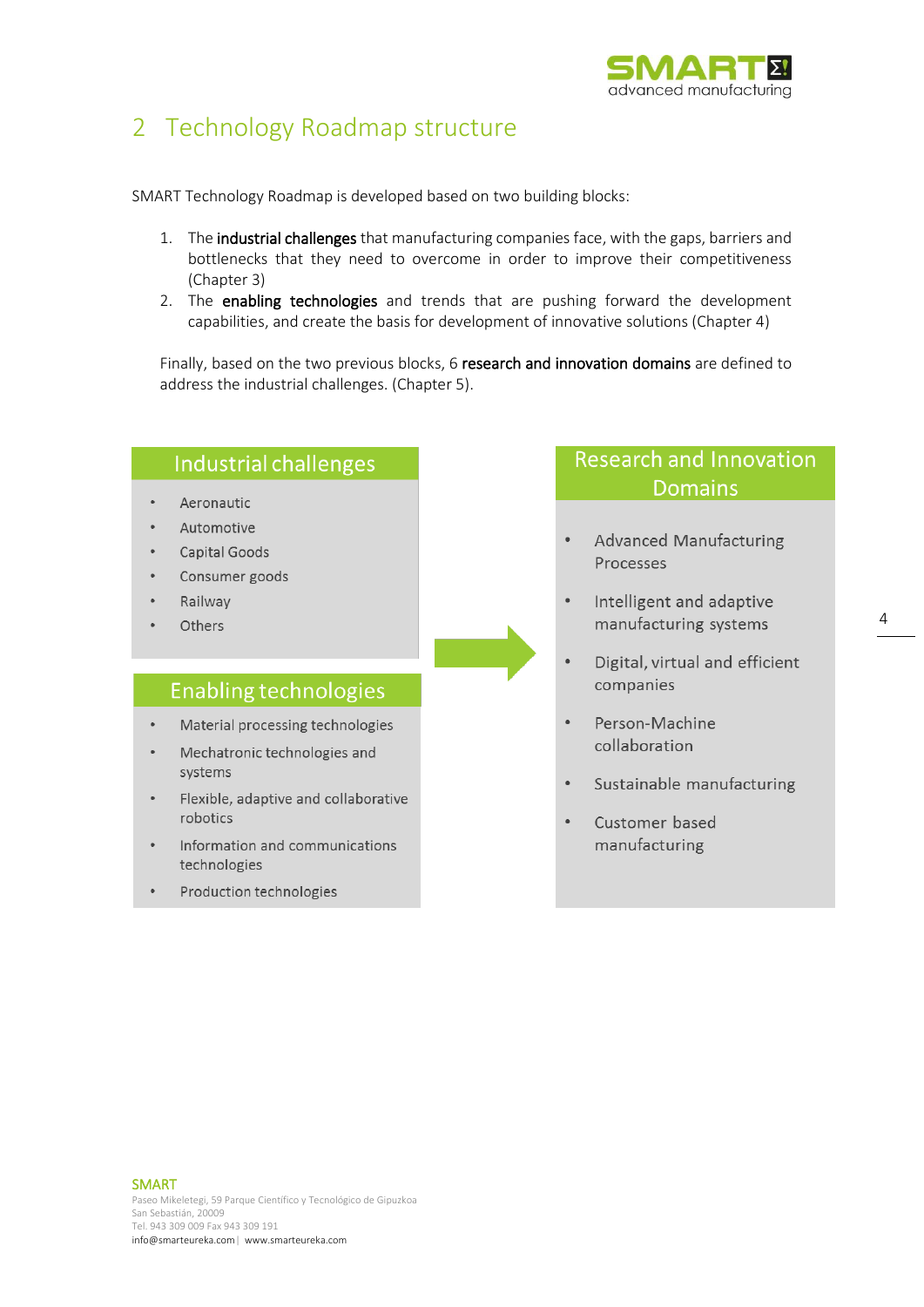

### <span id="page-4-0"></span>3 Industrial challenges to be solved

### <span id="page-4-1"></span>3.1.1 Grand Challenges

The great challenges to be addressed by the advanced manufacturing industries are mostly related to the challenges their main customers are facing, which are directly related to cost savings, delivery times, product quality sustainability, digitalisation, and added value solutions for a global market. Below is a collection of challenges identified by the identified industrial sectors, see Appendix 1 for more details.

### Increased market and cost pressure

- Reduced cost
- Reduced time to market
- Supply chain integration and connectivity
- Integrated design and manufacturing development processes
- Flexible, adaptive manufacturing and assembly
- High rate production of customised products
- Integration of modular systems
- Demands for new business models related to advanced manufacturing.

### Rising product complexity

- Added value products, solutions and services
- Higher requirements of zero-defect manufacturing and increased precision in any size of product
- Implementation of user-guided creativity and innovations
- Integration of new materials and nano-intelligence
- Advanced metrology systems embedded in manufacturing processes
- Complex products to be manufactured at a highly restricted budget
- Efficient use of resources
- Need for new manufacturing processes and integration of existing manufacturing processes, including additive manufacturing.

### Challenges with digital transformation

- Incorporation of intelligence into the product design by means of information management
- Assured connectivity of machines in highly complex cyber-physical manufacturing systems, plants and ecosystems
- On-line monitoring and control and auto tuning of manufacturing systems
- Interoperability of equipment
- Increased demands of simulations, ICT and electronics to add intelligence in the process
- Efficient use of artificial vision and augmented reality for manufacturing, assembly and maintenance
- Need of improved data handling and use of artificial Intelligence
- Cybersecurity issues.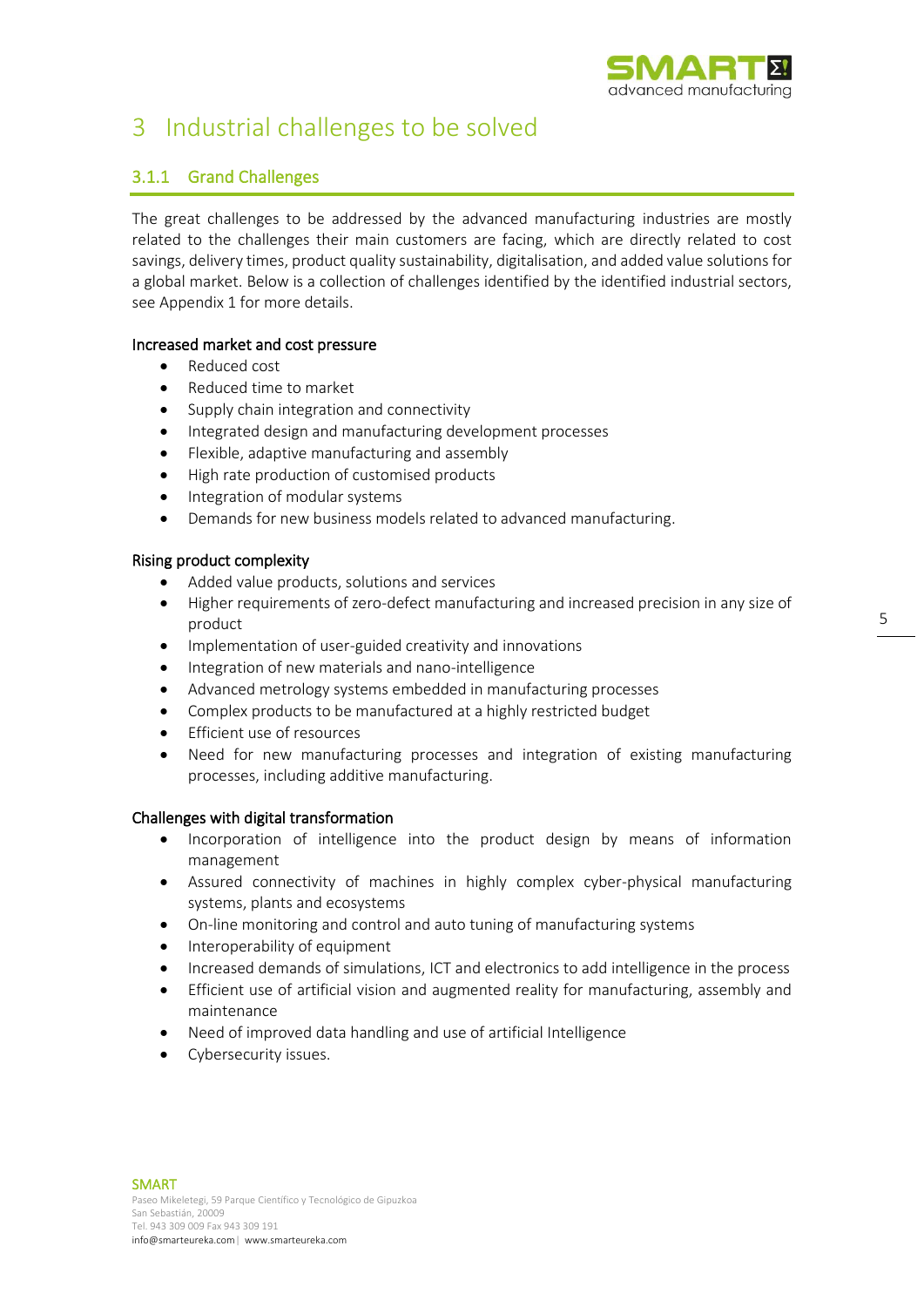

### Climate challenges, low  $CO<sub>2</sub>$  emissions

- Increasingly restrictive fuel emission regulations
- Higher demands for lightweight products
- Achieving intelligent, safe, fast and sustainable transport with new and more efficient propulsion methods and fuels
- Sustainable production and green manufacturing systems and value chains
- Increasing the resource efficiency and striving for zero waste production.

### <span id="page-5-0"></span>4 Enabling Technologies

The achievement of the transformations planned for the European Manufacturing Sector requires a coordinated research and innovation effort, integrating technological developments from different areas, with a collaborative and complementary vision.

The Enabling Technologies that can be considered key for the Research and Innovation activities to be prioritized in this Programme are included in the following areas:

- Material Processing Technologies
- Mechatronic Technologies and Systems
- Flexible, Adaptive and Collaborative Robotics
- Information and Communication Technologies
- Production Technologies

### <span id="page-5-1"></span>4.1 Material Processing Technologies

The current and future requirements for manufacturing processes are related to efficiency, sustainability, and reliability criteria. The efficient use of resources (raw materials involved in the manufacturing processes and energy), the minimization of waste (material and energy) and the assurance of the quality and safety of the processes are leading the evolution of the so called conventional processes and the irruption of new processes such as additive or nano-micro technologies.

Additionally, new advanced materials with special functionalities are emerging and require a special effort from the process point of view to move them from the laboratory scale to the industrial productive level.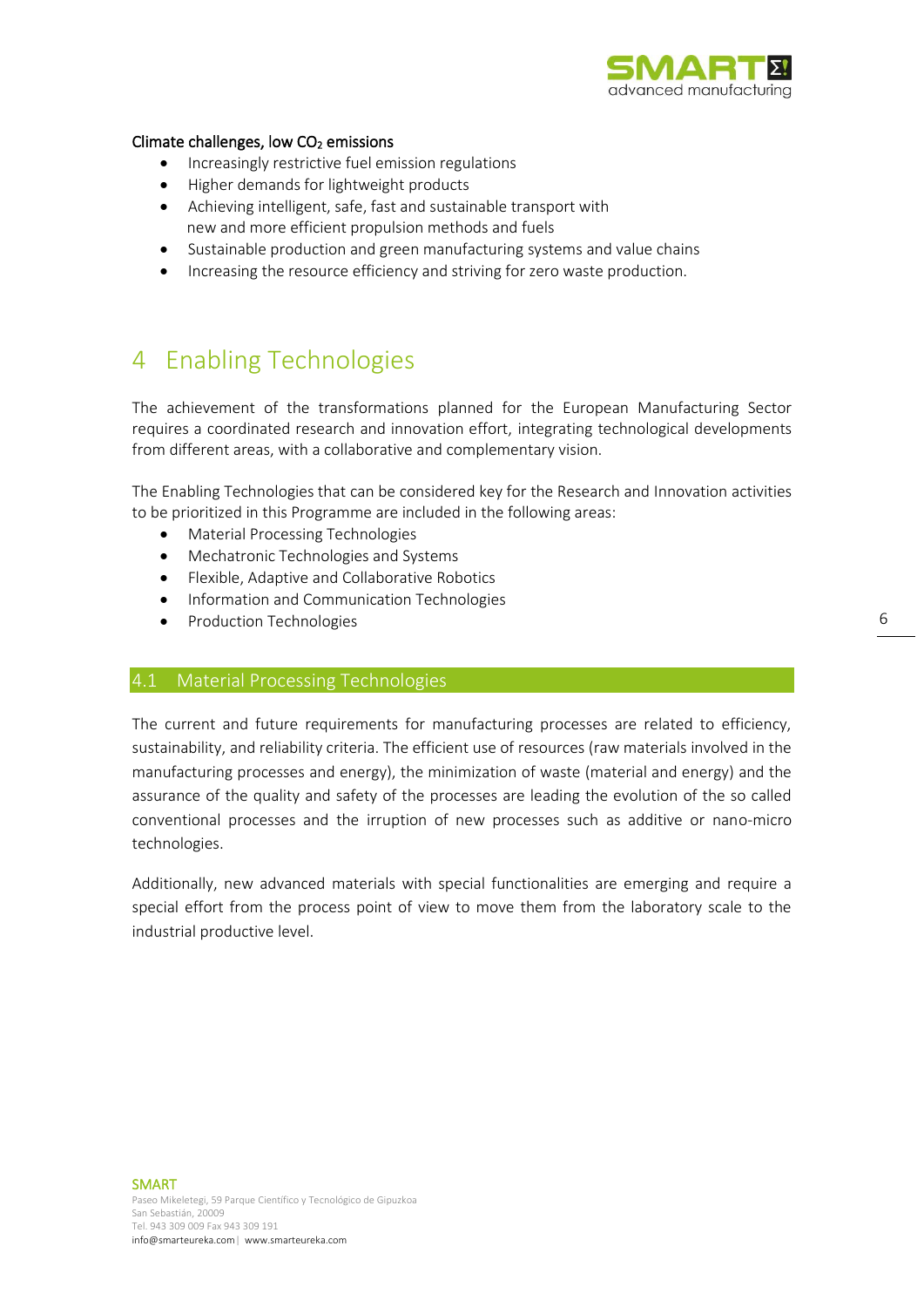

Technologies in this area include:

- 1. Manufacturing processes able to handle new, difficult to process materials such as:
	- a. new metallic alloys
	- b. new composites and thermoplastic materials
	- c. nano materials
	- d. ceramics
	- e. flexible Sheet-to-Sheet (S2S) and Roll-to-Roll (R2R) metals
	- f. in-built plastics electronics, and new materials and greater use of space on CMOS
- 2. Advanced joining of hybrid materials
- 3. Additive manufacturing and combined additive/substractive or substractive/additive processes
- 4. Generation of new part functionalities through surface removal and manufacturing processes
- 5. Large volume patterning at nano-scale, such as photolithography
- 6. Nanotechnology and microengineering
- 7. Laser processing
	- a. of composites and dissimilar materials
	- b. mass production of individual items
	- c. product customization
	- d. colour marking
	- e. fabrication and laser treatment of functional surfaces and advanced materials.

### <span id="page-6-0"></span>4.2 Mechatronic Technologies and Systems

The mechatronic concept comprises the technologies and solutions concerning machine mechanical elements (structural elements, components), peripheral components such as clamping and handling elements, and the control and computing capabilities required to perform the tasks that those components are required for.

Those performance capabilities will fulfil industrial requirements related to performance and energy efficiency, adaptability to changing production scenarios, reliability of machine performance and part quality and effective collaboration with other machines, systems and humans.

Precision technologies and metrology concepts will be applied not only to specific high precision systems, but also to conventional machines to ensure the fulfillment of productivity and reliability increasing requirements. The use of complementary technologies (optics, photonics) will gain strategic importance in this field.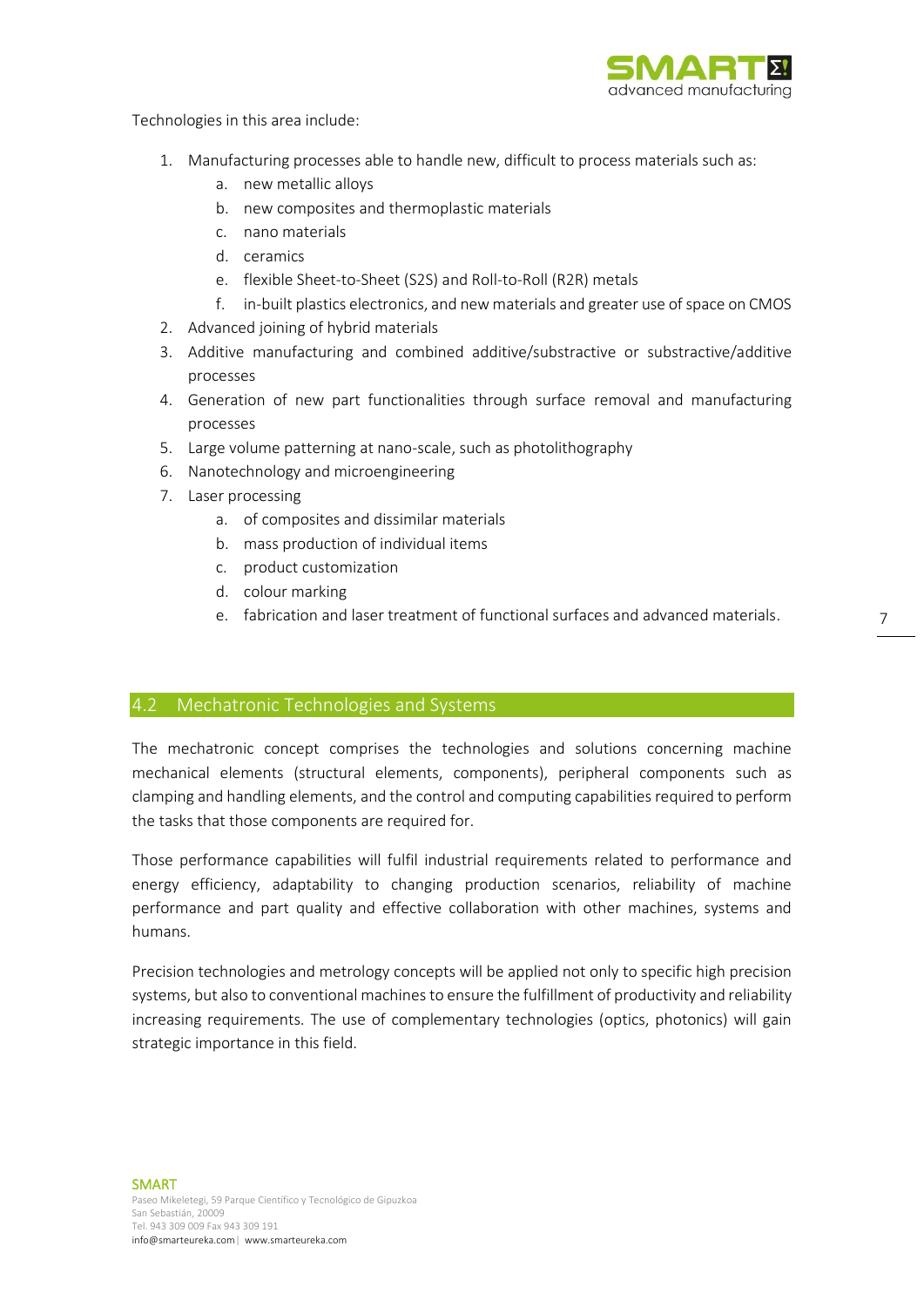

Under the paradigm "Industry 4.0" the challenges connected to mechatronic technologies are oriented towards generating machines and systems that are smart, self-learning based on the knowledge acquired from different sources, adaptive, and inter-connected.

Examples of these technologies are:

- 1. Advanced on-line process monitoring and control systems for process-, machine component-, machine - and shop floor level.
- 2. Control technologies. Supported by the theoretical models or artificial intelligence methods and the real data provided by dedicated monitoring systems, advanced control systems will allow optimisation of the mechanic systems to be driven and its energy usage, and the adaptation of the system's behaviour to the process and production requirements.
- 3. Machine diagnostics using convolutional neural networks.
- 4. Advanced non-contact, and machine vision-based on-line measurement toolsfor process and machine performance monitoring in manufacturing processes
- 5. Advanced automated non-destructive techniques (NDT) for part inspection for zero defects manufacturing and onsite maintenance purposes.
- 6. Cyber Physical Systems (CPS). The connectivity of the (advanced, monitored and controlled) mechatronic systems will enable the development of safe, energy-efficient, accurate and flexible or reconfigurable production systems. This includes the introduction of smart actuators and the use of advanced end-effectors composed of passive and active materials for complex part manipulation or assembly. CPSs enable higher levels of modularity and increased performance and scalability in dynamic situations.
- 7. Multidisciplinary technologies integration for the complete life-cycle optimisation of production systems.

### <span id="page-7-0"></span>4.3 Flexible, Adaptive and Collaborative Robotics

The use of robotics in production is a key factor in making manufacturing within Europe economically viable. In order to improve competitiveness, manufacturing unit costs need to be reduced and robotics provides a means to achieve this. Locating manufacturing in Europe reduces delivery times and costs and robot assembly techniques allow a much greater degree of customisation and product variability. The market for manufacturing robots is strongly expected to grow through diversification into industries with lower volumes, and into areas of manufacturing where manual assembly has previously moved away from Europe.

Robots are also the key drivers of flexibility, adaptability and reconfigurability. New automation concepts such as Human Robot Collaboration (HRC) and Cyber-Physical Systems (CPS) are recognized as having the potential to impact and revolutionize the production landscape. Increasing the flexibility of industrial robots and providing automation systems that provide faster more intuitive configuration are important goals for future production systems.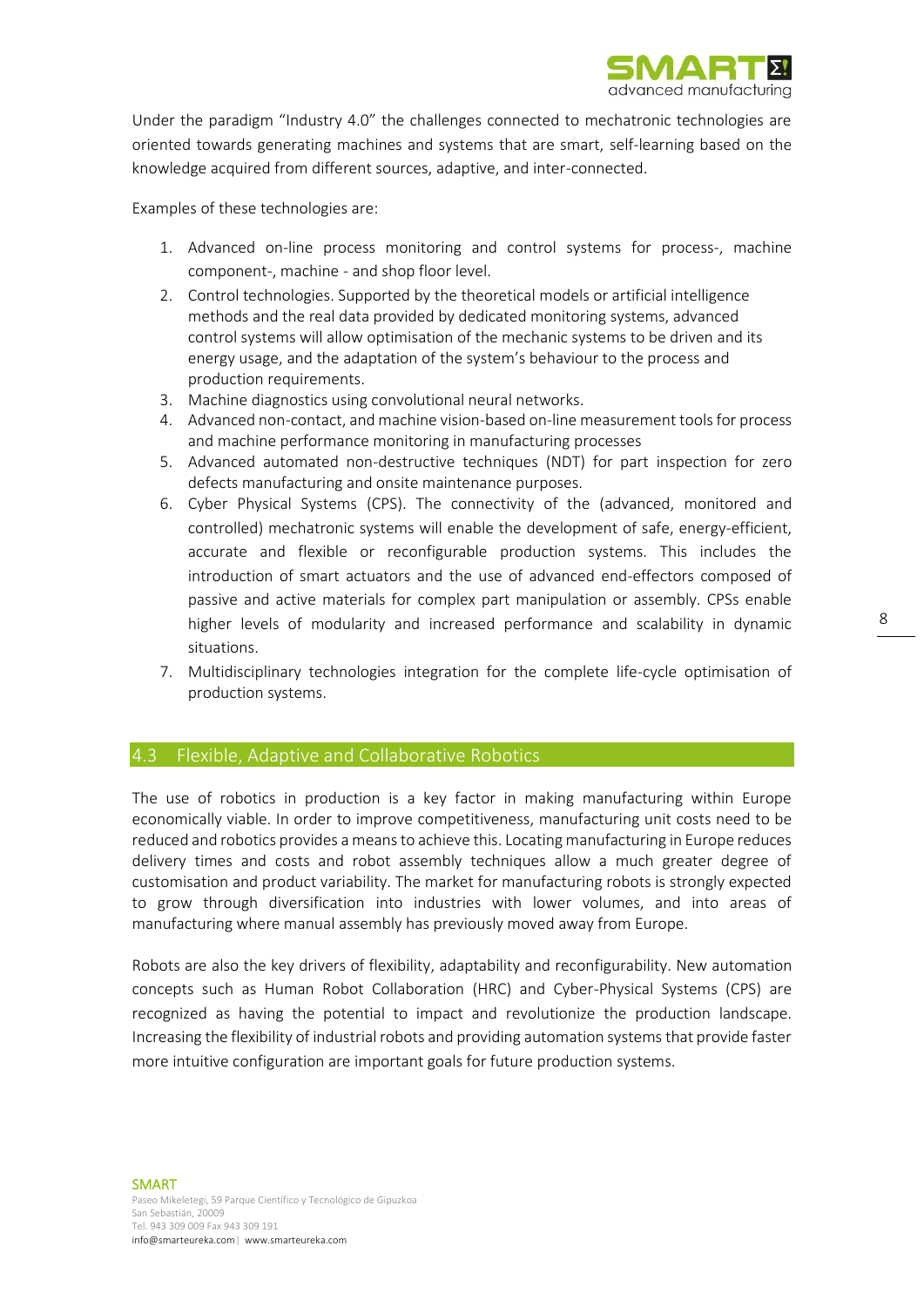

Machines and productive systems need to interact with humans in different stages of the production chain, such as training, set-up, service, production, while sharing information and knowledge in a two directional flow.

Robots increase the repetitiveness, reliability and performance of processes (e.g. during inspection and assembly). Automation is also important for supporting the operator in the workplace, by decreasing stressful, hazardous or repetitive manual tasks.

Key technologies include:

- 1. Integration of cognitive functions into machines and robots for adaptability to changing manufacturing requirements
- 2. Improved visualisation and analysis of complex production flows
- 3. Advanced operator information systems, production and process model-based systems to support operator decisions
- 4. Complex control systems involving the human in the control loop (HITL), supported by appropriate sensor systems and modeling and simulation tools
- 5. ICT solutions for the interaction between humans and machines.

### <span id="page-8-0"></span>4.4 Information and Communication Technologies

Digitisation is transforming manufacturing and driving new business models. Integration of ICT, data analytics, Artificial Intelligence and ubiquitous connectivity is becoming one of the fundamental challenges for manufacturing research agents and industrial companies in the complexity of the current industrial and social scenarios.

On the one hand, the globalization of society and companies and the derived mobility and communication requirements and opportunities configure a picture where IC Technologies play a fundamental role.

On the other hand, the production paradigm is also moving, from a production centered model to a human centered model and from human force driven to knowledge driven manufacturing.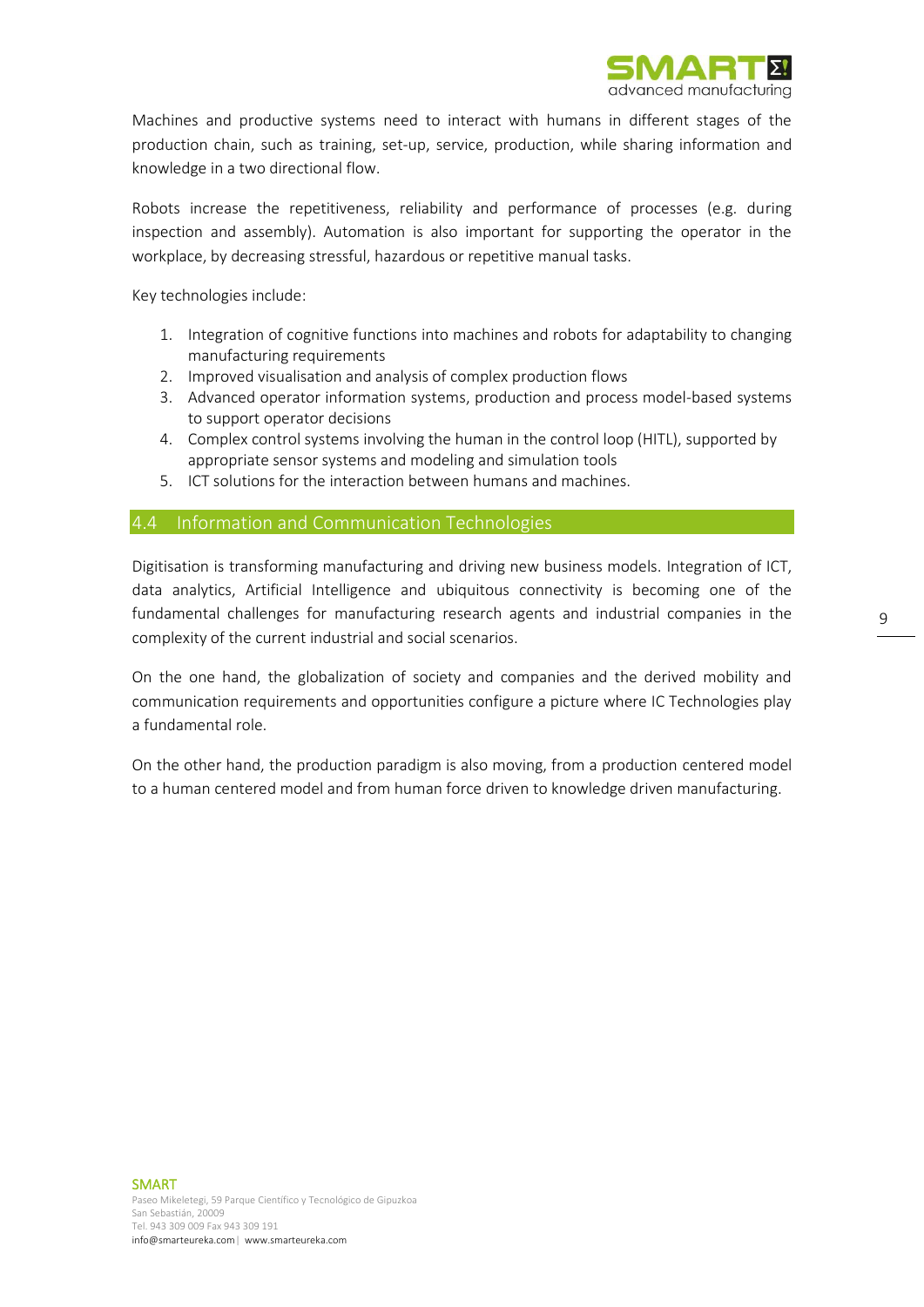

Technologies related to these new requirements must be integrated, leading to connected, interactive, collaborative, intelligent and adaptive machines, processes and production systems:

- 1. Simulation techniques in manufacturing and assembly processes to achieve first-timeright and increased production rates
- 2. Use of big data and evolutionary algorithms for processes diagnosis, monitoring & control as well as predictive maintenance
- 3. Comprehensive modelling and simulation toolsthat support cost models linked to design, productivity, end of life and recycling
- 4. Advanced modelling and simulation tools for manufacturing process design and optimisation, including machine-process interaction and ergonomics
- 5. Streamlined simulation tool calibration and correlation methods through experimental data.
- 6. Integrated knowledge-based systems supporting the product and process archetypes approach, with self-learning capabilities for semi-automatic design rules update.
- 7. Use of a multivariable and multi-objective optimisation engine in conjunction with simplified meta-models of manufacturing processes and systems (i.e. manufacturing cells, cyber physical systems composed by several machines, entire production lines, etc.) in order to quickly identify optimal solutions to manufacturing problems.

Technologies for production strategic planning, design and optimisation will also play a fundamental role, providing tools for a strategic view of the manufacturing challenges. These technologies cover from the use of advanced simulation, verification, programming tools to technologies dealing with strategic decision making. The concept of smart factory and digital factory is one of the challenges in this area. For this purpose, advances in ICT in terms of computing power, communication speed or multi-modal visualisation are enabling further development of simulation and forecasting tools.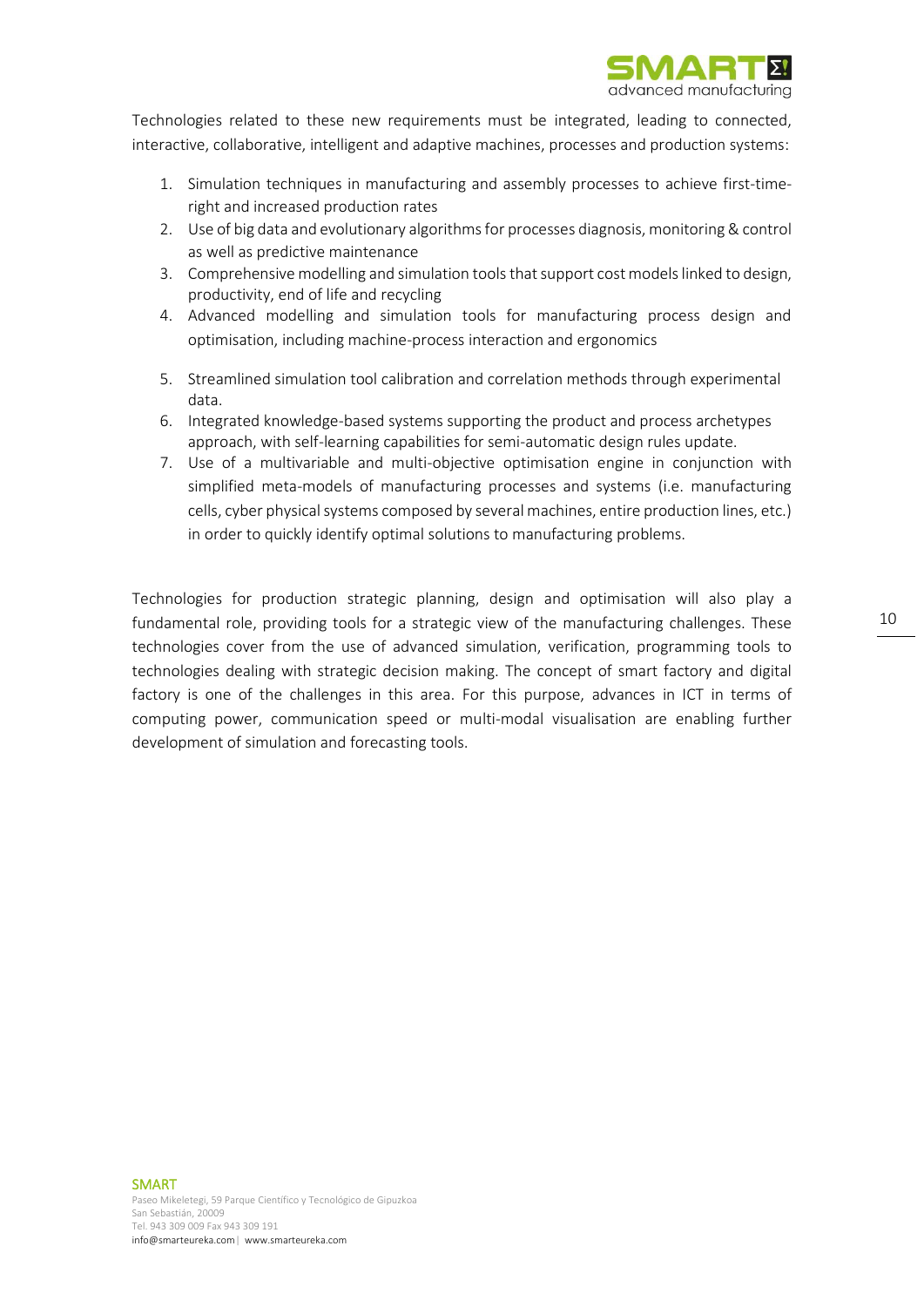

Examples include:

- 1. Virtual factory models that enable exploring better different design options, evaluate their performance and virtually commission the automation systems, before the real production line or system is deployed and can be used after the production line installation as digital twin for monitoring, controlling and planning purposes
- 2. ICT solutions for data acquisition, storage and processing. In an industry 4.0 context, data analytics and business intelligence tools, allowing the comprehensive evaluation of data coming from many different sources play a crucial role for supporting business decision making.
- 3. ICT solutions for secure, high performance and open communication and platforms. The cloud will be the meeting place for provisioning functionalities and services that are reliable, secure, and guarantee performance. Open standards will ensure the full interoperability in terms of data and applications, and Cyber security technologies will play a critical role to ensure the security of these massive data transitions.
- 4. Simulation, concurrent engineering methods and prototyping technologies for shortening development and certification cycles.
- 5. On-demand production systems for customized parts, production systems that enable to iterate part designs quickly and enable to bridge the lifecycle from rapid prototyping to industrial production.
- 6. Servitization Technologies. From Product centered approach to Services/Solution centered approach. Towards manufacturing as a service and additional services for manufacturing operation support.
- 7. Virtualization and digitization of the interrelation between manufacturing and new business models. New business models need to have tools to support the company to design and test them before they are implemented through products, services and manufacturing processes.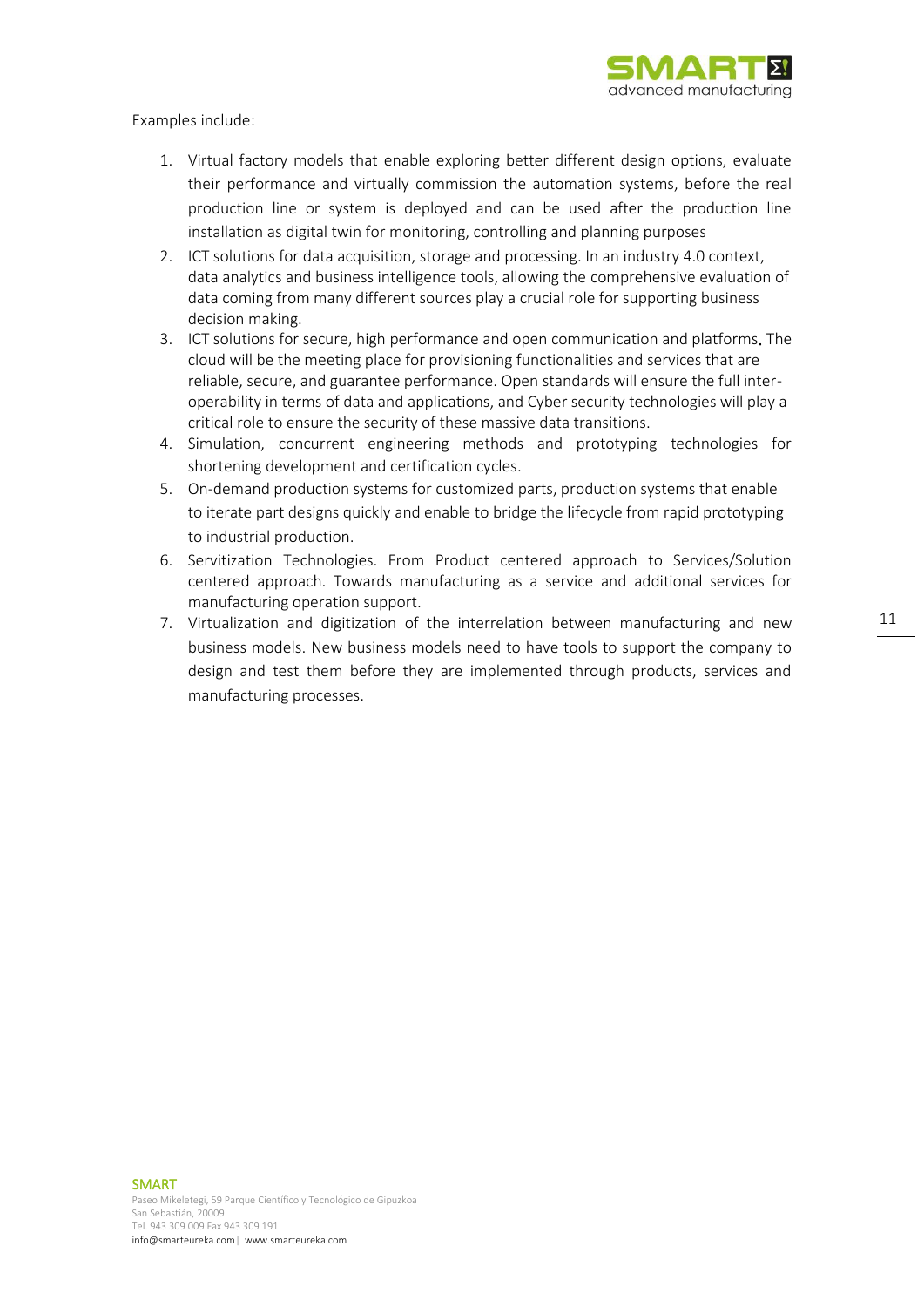

### <span id="page-11-0"></span>5 Research and innovation domains

The challenges that the European manufacturing industry? faces, as explained in previous chapters, require a coordinated and broad research and development action. The SMART technology roadmap relates to complementary initiatives and agendas at European level focused on advanced manufacturing, such as Manufuture, EFFRA and EIT Manufacturing.

SMART cluster roadmap identifies that the transformation towards more advanced and efficient factories will require a pursuit of a set of research and development priorities along six Research and innovation domains:

- 1. Advanced Manufacturing Processes, including innovative processing for either new and current material or products.
- 2. Intelligent and Adaptive Manufacturing Systems, including Innovative Manufacturing equipment at component and system levels, mechatronics, control and monitoring systems
- 3. Digital, Virtual and Efficient Companies, including Factory design, data collection and management, operation and planning, from real time to long term optimisation approaches
- 4. Person-Machine Collaboration, including the enhancement of the role of people in manufacturing
- 5. Sustainable Manufacturing towards a circular economy, including innovative processes and systems for sustainability in terms of energy and resource consumption and impact on the environment and circular economy business models for the manufacturing industry.
- 6. Customer-based Manufacturing, including involving customers in manufacturing value chain, from product process design to manufacturing associated innovative services, and agile and ultra-fast digitized manufacturing concepts enabling new business models such as manufacturing as a service or on-demand production of custom parts.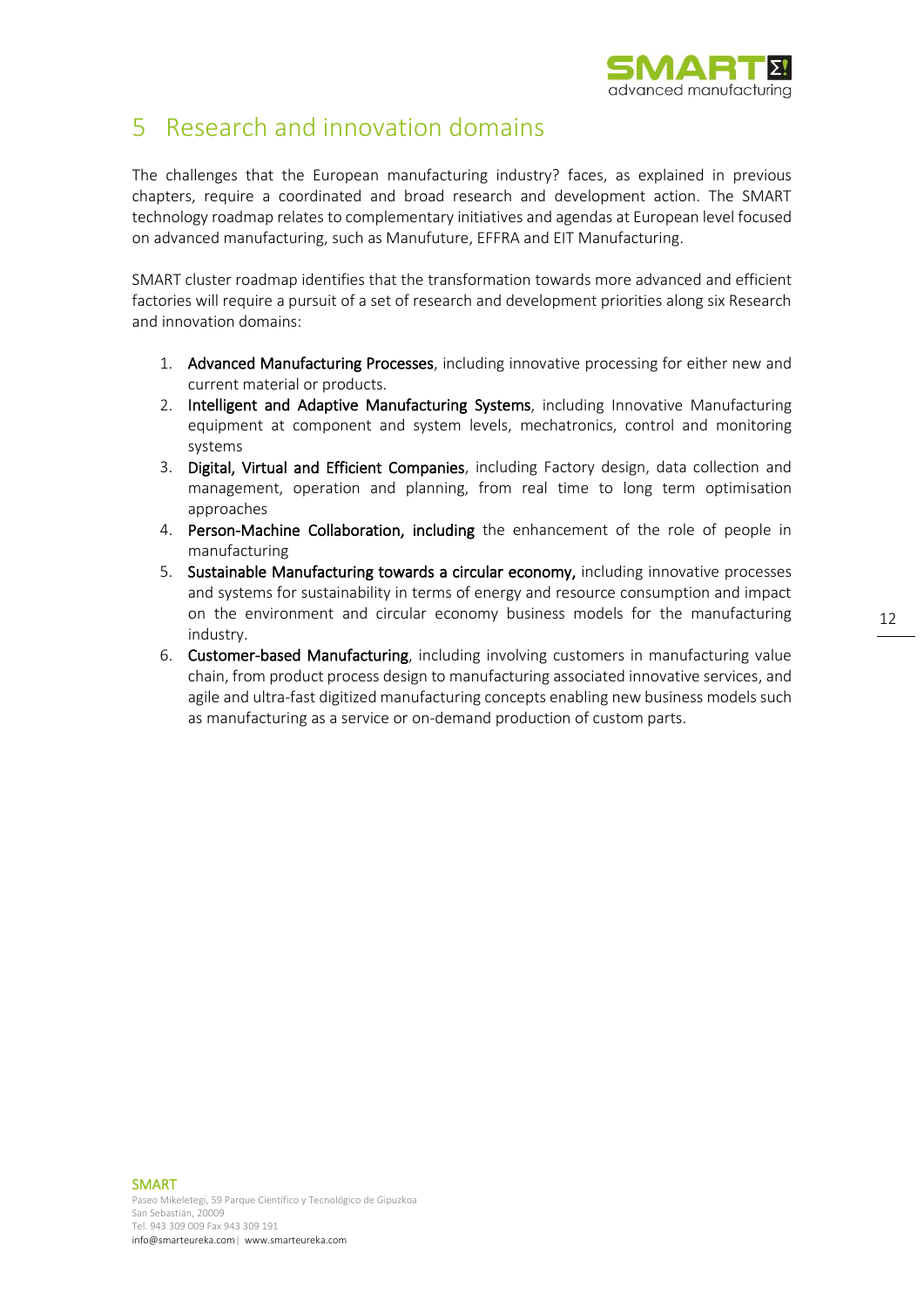

### <span id="page-12-0"></span>5.1 Advanced Manufacturing Processes



Advanced manufacturing includes all types of innovative processing for either new and current material or products. It contains the following research topics:

- Processes addressing challenges related to new emerging materials
- Development of low-cost composite materials and processes for high volume production
- Integration of new advanced materials for the design and construction of mechatronic elements and systems. The application of new materials (lighter, active, intelligent) gives an opportunity to overcome the current machines' performance limits
- Effective integration of different manufacturing processes: additive manufacturing, machining, laser, chemical, ultrasonic vibration, laser, cryogenic or other supported machining processes
- Resource (material, water and energy) efficient materials removal processes for advanced metallic alloys and other materials
- Generation of new part functionalities through surface manufacturing processes
- Additive manufacturing and combinations thereof, research, not only in the fundamentals of the process, but also in the combined optimised strategies and manufacturing guidelines
- Advanced joining and manufacturing for disassembly and recycling/reuse of advanced material combinations
- New processes and equipment for high efficiency production, with zero defects and high precision
- Nanotechnology and microengineering
- Extending laser processing capabilities beyond their current position, allowing new and challenging applications and basic research on materials processing.
- Research on innovative physical, chemical and physicochemical processes.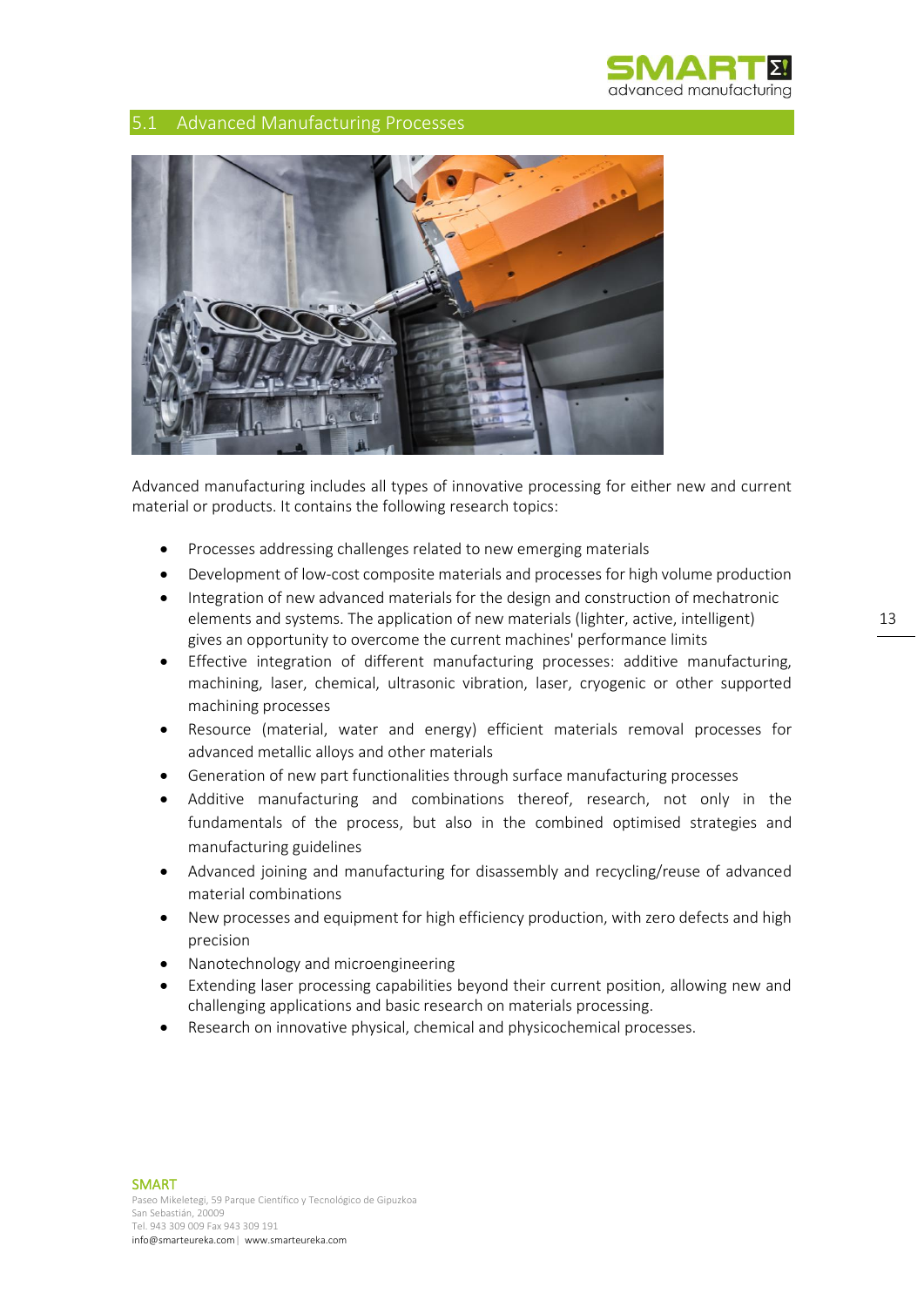

### <span id="page-13-0"></span>5.2 Intelligent and Adaptive Manufacturing Systems

The research area encompasses innovative manufacturing equipment at component and system levels, mechatronics, control and monitoring systems. It contains the following topics:

• Development of real time measurement systems, sensors and algorithms for process diagnosis and control. This includes any type of sensor and development of complex multisensory networks including multi-sensor fusion strategies for process monitoring, integrated with cognitive systems for intelligent and self-optimising production equipment.



- Research on data monitoring for the whole manufacturing life cycle:
	- o Real time process optimisation
	- o Production strategies optimisation
	- o Energy consumption optimisation
	- o Machine components' life prediction, life increase and replacement and reuse strategies definition
	- o Optimisation of machines and systems designed by the feed-back information integrated into theoretical design models
	- o Process adaptation to flexible rates
- Development of sensors and systems for process diagnostics, multi-sensor fusion and process monitoring and visualisation, integrated with cognitive systems and simulation tools for intelligent and self-optimising production equipment. For this, multi-objective, multi-variable models are required. Furthermore, "hybrid" models combining the "physical" simulation with the real data obtained from the human experience and the data provided by dedicated monitoring systems are also needed
- Research on integrated knowledge-based systems supporting the product and process archetypes approach, with self-learning capabilities for semi-automatic design rules update.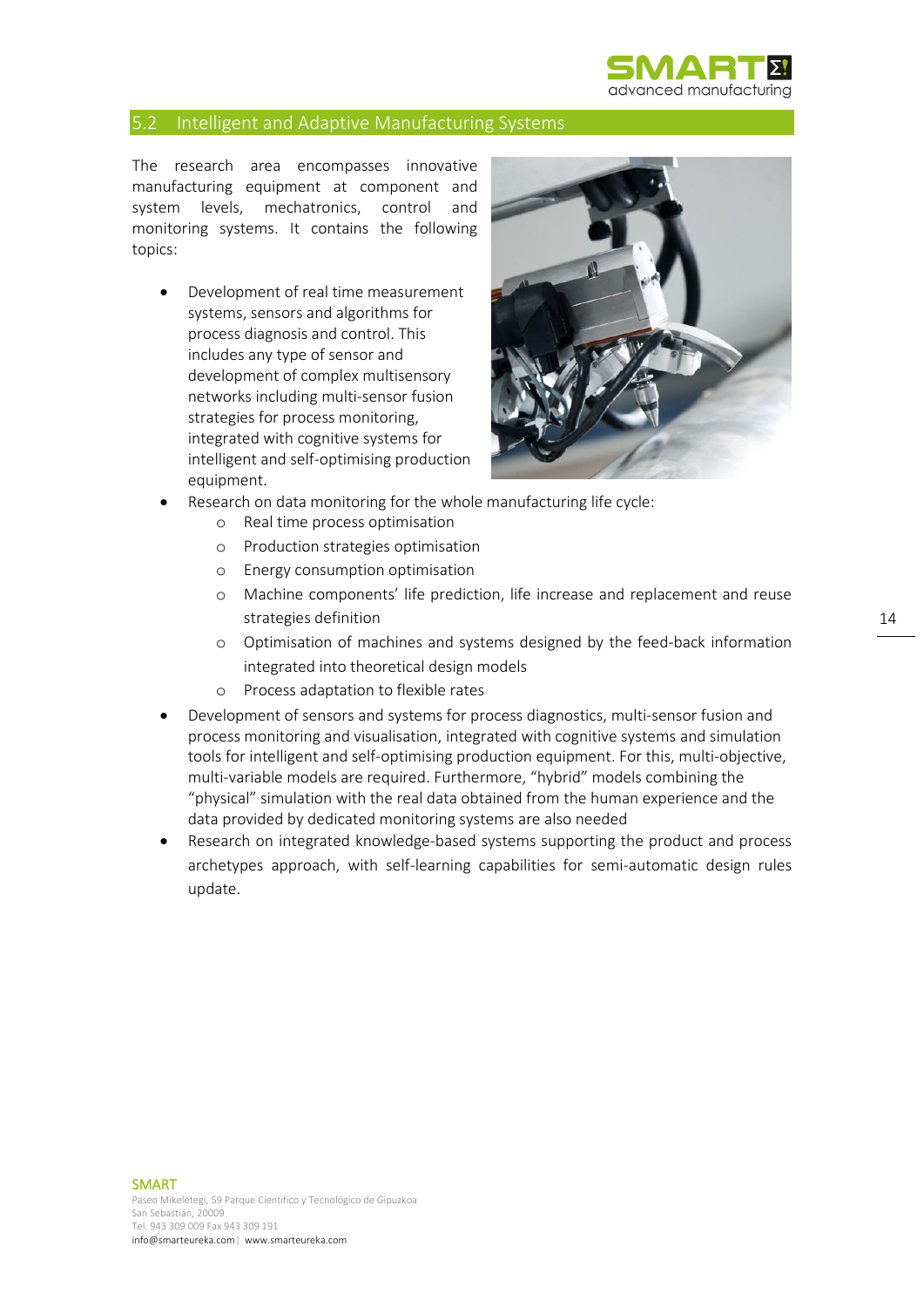

### <span id="page-14-0"></span>5.3 Digital, Virtual and Efficient Companies



The area involves factory design, data collection and management, operation and planning, from real time to long term optimisation approaches. It contains the following topics:

- Development and implementation of more effective design for manufacturing techniques based on virtual models and simulation tools allowing gathering feedback from process monitoring and quality inspection systems and translating it in concrete suggestions for improving the product design in view of its manufacturing, with consequent cost reduction and quality improvement (i.e. rework minimization).
- ICT solutions for factory floor and physical world inclusion. Methods and tools are required to properly design and manage production systems that are becoming more and more complex and need to be adaptable to changing market requirements (customisation, flexible rate…).
- Systems for complete traceability of tools, production progress and products in real time
- Cybersecurity and secured concepts for communications and cloud computing
- Virtual reality and augmented reality simulators for planning and operation of manufacturing system
- AI and ML solutions to address challenges such as intelligent planning and scheduling, flexible production line design (lot-size-one), more autonomous machine operation (for example to inspect and repair itself without any human intervention)
- ICT solutions for:
	- o Data acquisition, storage and processing. In an industry 4.0 context, data analytics and business intelligence tools, allowing the comprehensive evaluation of data coming from many different sources will play a crucial role for supporting business decision making.
	- o Real machine and process data during production
	- o Supply chain needs and situation
	- o Machine global park data
	- o Industrial and economical macro data for business decision making.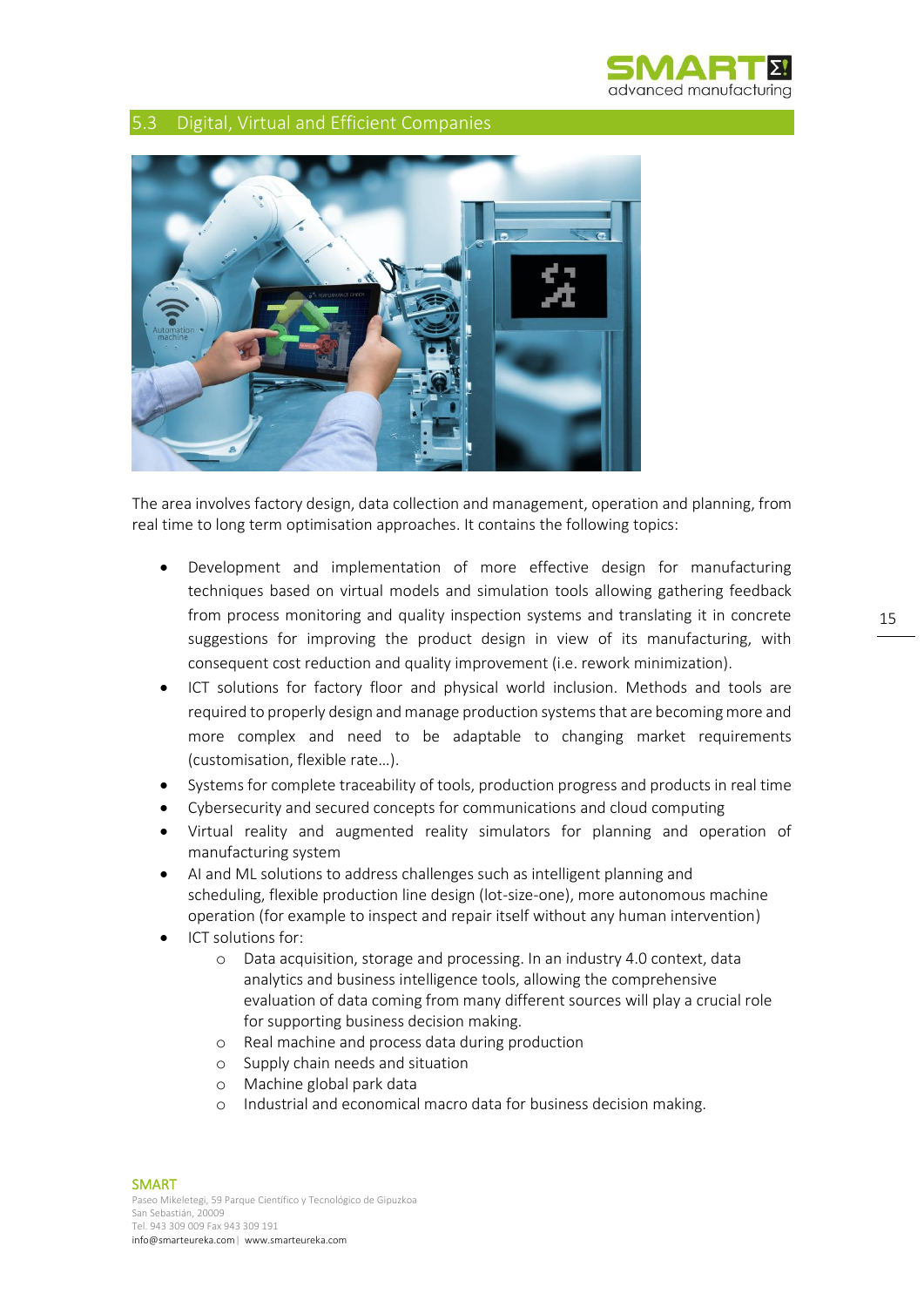

### <span id="page-15-0"></span>5.4 Person-Machine Collaboration



Focus on enhancing the role of people in manufacturing by improving their interaction with software and machines: developing inclusive workplaces, with high interaction capacity, easy to operate and with high personal safety. The research domain includes the following topics:

- Developing functions with cognitive abilities that contribute to a reduction of programming and configuration requirements. There are clear benefits in reducing the time and skill needed to reconfigure and adapt systems to new processes. This includes ICT solutions for the interaction between machine and human.
- Concepts for smart use of virtual or augmented reality improving operations/process flow visualization systems.
- Friendly and inclusive work environments (noises, emissions, vibrations, loads, repetitive tasks, ergonomics).
- Raising workers' capabilities by means of smart human machine interphase solutions and real time information and analysis.
- Concepts for safe automation of operations and of system integration
- Tools to ease this interaction, such as virtual reality or augmented reality, semantic interfaces adapted to the skills of the momentary operator, and tools to include the knowledge provided by the experience and skills of the operators to the machines will be required. Safety and improved ergonomics will also be critically improved by using these techniques.
- New machine architectures, including collaborative integration of robots for flexibility and multi-processing capabilities.
- Solutions where artificial intelligence is supporting a human to make better decisions in highly controlled environments with low risk tolerance. Improving the understandability of AI decisions is crucial to improve the trust of the human operators on the AI systems.
- Intuitive programming devices, aimed at multimodal tasks and based on new dialogues between humans, machines and robots.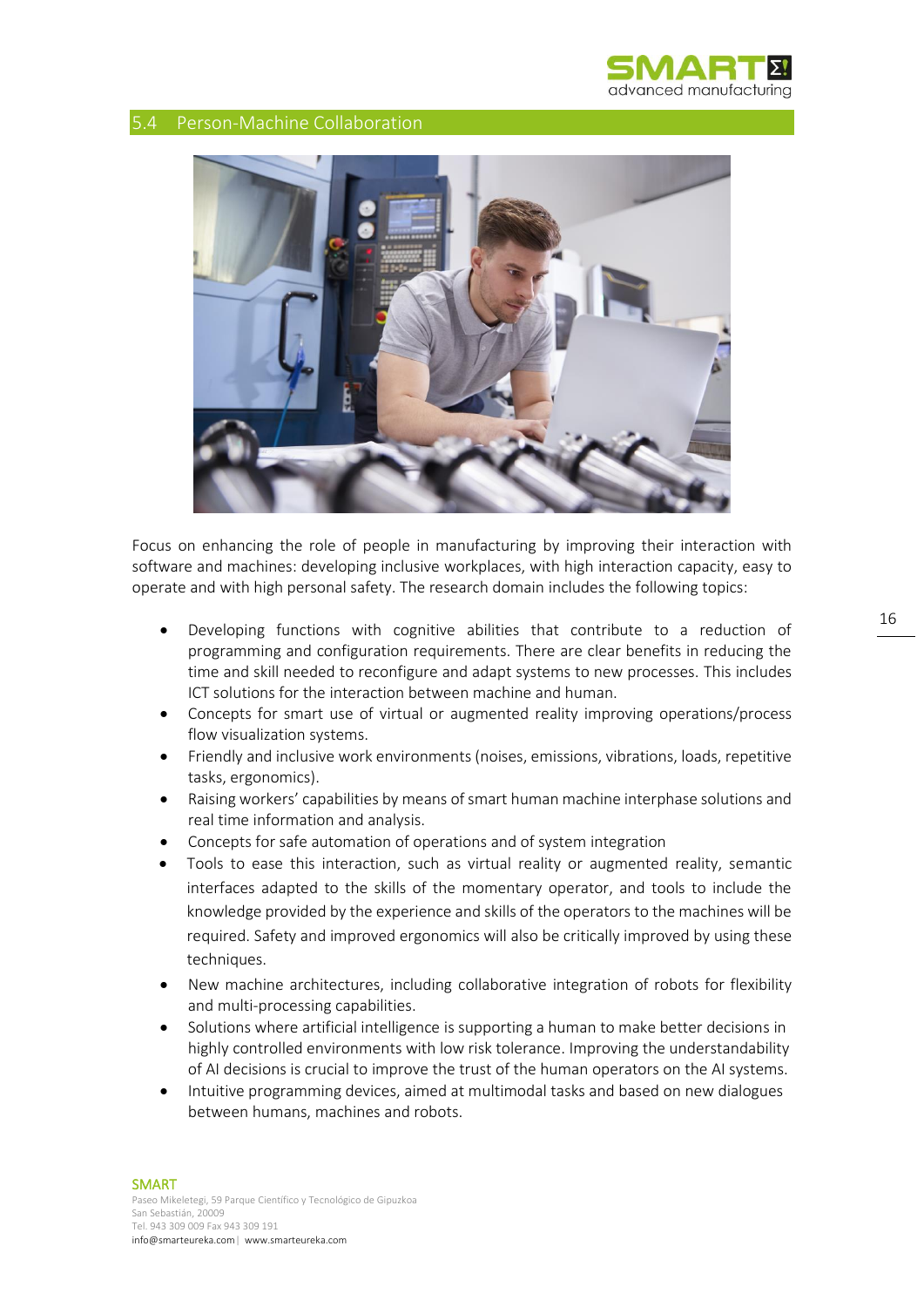

- Ergonomic human-robot collaboration, for human performance improvement and error minimisation. Coexistence of robots integrated with manual processes.
- Capability to reconfigure industrial robots and their applications with regards to software and hardware. Improvement of usability by the adoption of Intuitive programming
- Intuitive, effective and safe Interaction with human, other robots and other systems within a production environment.
- One of the fields of improvement required by robots to extend their application beyond handling operations is their kinematics and dynamics, in terms of accuracy, repeatability, dynamic stability, controllability.
- Perception ability adapted to the field of automation, suitable choice of sensing modality, efficient signal and data analysis, as well as generating the maximum information output from the data at hand. Guaranteed safe perception is also a key issue.

### <span id="page-16-0"></span>5.5 Sustainable Manufacturing Towards a Circular Economy



Implementing circular economy is central to the competitiveness and sustainability of European manufacturing. Circular economy refers to the decoupling of growth from resource consumption through the optimisation of resource flows and recirculation of products, components and materials in value-chains and production systems.

From digitisation and automation to IoT and additive manufacturing - advanced manufacturing technologies are key enablers of circular business models which deliver waste reductions, increase resource security, supply chain resilience and manufacturing competitiveness. Implementing circularity is a central pillar of sustainable manufacturing alongside industrial energy efficiency, which together can deliver low carbon and clean growth. Circular economy strategies include, but are not limited to:

- product-service systems
- eco-design and life cycle optimisation
- re-use, repair and remanufacturing
- resource recovery and recycling in an industrial symbiosis.

#### SMART Paseo Mikeletegi, 59 Parque Científico y Tecnológico de Gipuzkoa San Sebastián, 20009 Tel. 943 309 009 Fax 943 309 191 info@smarteureka.com| www.smarteureka.com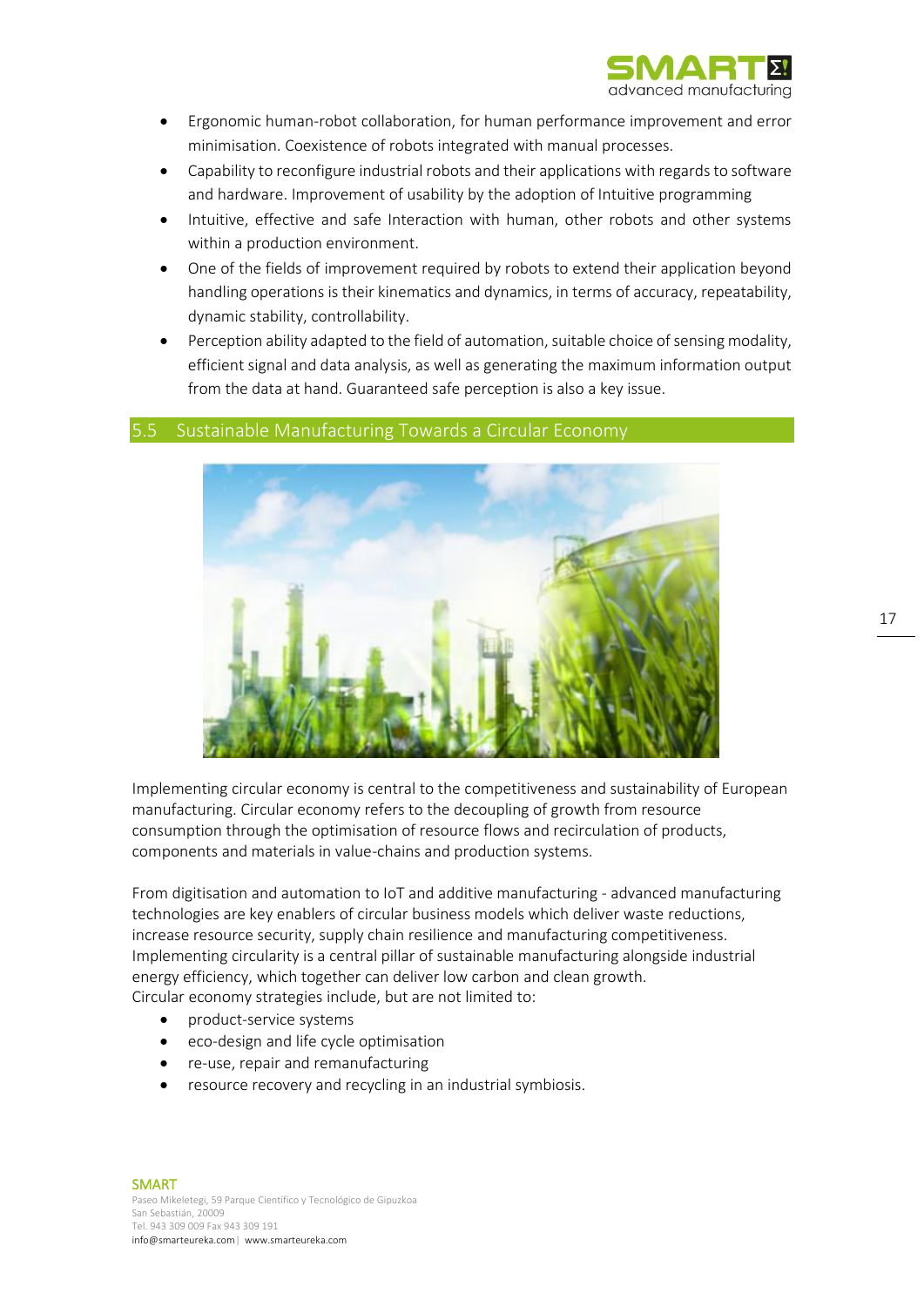

Further research is required to understand how advanced manufacturing technologies can enable the implementation of circularity and ultimately scale up the recirculation of resources in high impact industrial sectors.

### Key Research Themes

- Digital Material Passports
	- o Optimising the recirculation of materials in production systems requires information regarding material composition, optimal productivity, and how-to disassembly and recycle the component or product in question
	- o Embedding digital material passports (e.g. through QR codes; Smart tags etc.) is a key mechanism to capture this vital information
	- o Wide-spread implementation of digital material passports would enable manufacturers to more easily recover, re-use and recycle valuable resources.
- Scaling up Industrial Symbiosis using Digitisation
	- o Real-time digital marketplaces for production waste could enable diverse forms of industrial symbiosis (by-product exchanges and resource sharing) across industries
	- o Linking up Industry 4.0 systems and internet-connected technologies is central to creating real-time digital marketplaces for waste
	- o Scaling up implementation of real-time digital marketplaces for waste requires overcoming challenges associated with inter-operability between Industry 4.0 systems, standardisation, data security, and maintaining system stability ICT systems are interconnected.
- Circular Metrics and Mapping Tools for Manufacturers
	- Currently there are a plurality of methods used by industry to measure their circular performance - making it challenging to gauge and compare the actual progress made in implementing circularity across companies within an industry and between industries
	- o Measuring progress in the circular economy requires standardised frameworks and indicators based on life-cycle analysis, which takes into consideration resource flows from raw material extraction, design, distribution and multiple use-phases to ultimate disposal at end of life
	- o New measurement frameworks and digital tools are needed which can be seamlessly integrated into manufacturers' existing reporting and monitoring frameworks which account for the environmental, social and economic impacts of circularity and consider a wide scope of resources – including materials, energy and water.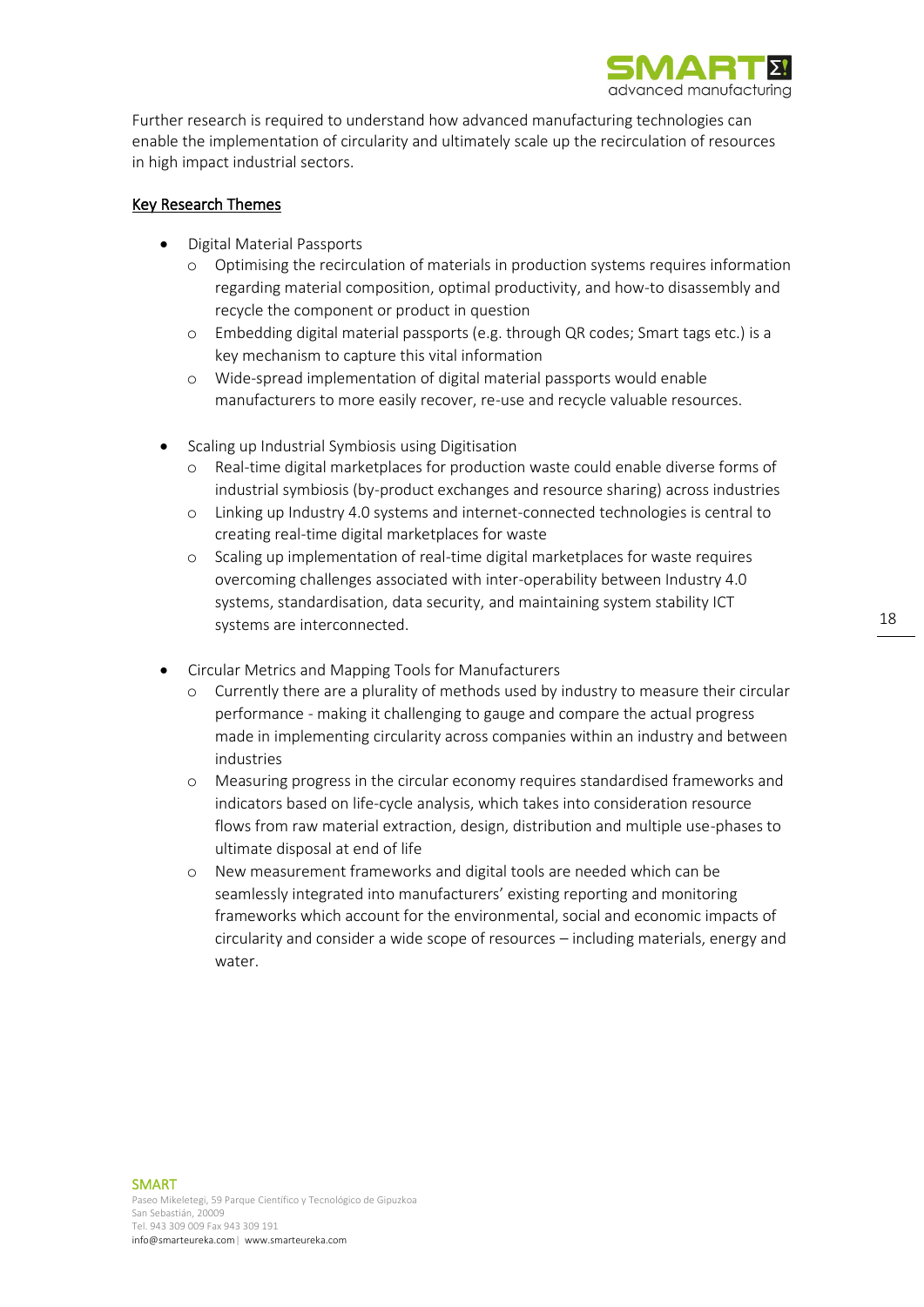

- Innovative processes and systems for sustainability in terms of energy and resource consumption and impact in the environment
	- o Design aimed at manufacturing, assembly, disassembly, remanufacturing, reuse and recycling
	- o Recyclability of new materials
	- o Hybrid processing strategies for minimum resource consumption
	- o Reduction of the carbon footprint of production processes based on complete life cycle information: lower consumption of materials, energy, lubricants, etc. and reduction of generated waste.

### <span id="page-18-0"></span>5.6 Customer-based Manufacturing



Involving customers in the manufacturing value chain will increase in importance, from product process design to manufacturing associated innovative services.

Research themes include the following topics:

- Modular systems, reconfigurable machines and processes for efficient adaptation to customer demands
- Customisation of products and processes
- Services for product operation (e.g. maintenance, reliability, upgrades), and end-of-life use (e.g. re-manufacturing, recycling, disposal). New tools must be provided for enabling and fostering the dynamic composition of enterprise networks, in particular SMEs.
- From user-centered design to user well-being design. The user is at the same time a customer, a citizen and a worker. The well-being of the user could therefore become a winning strategy. More detailed behaviour modelling can promote the development of innovative solutions, aiming at user comfort, safety, performance, style. Innovative solutions and new business models will be required to support a quick and dynamic response to market changes.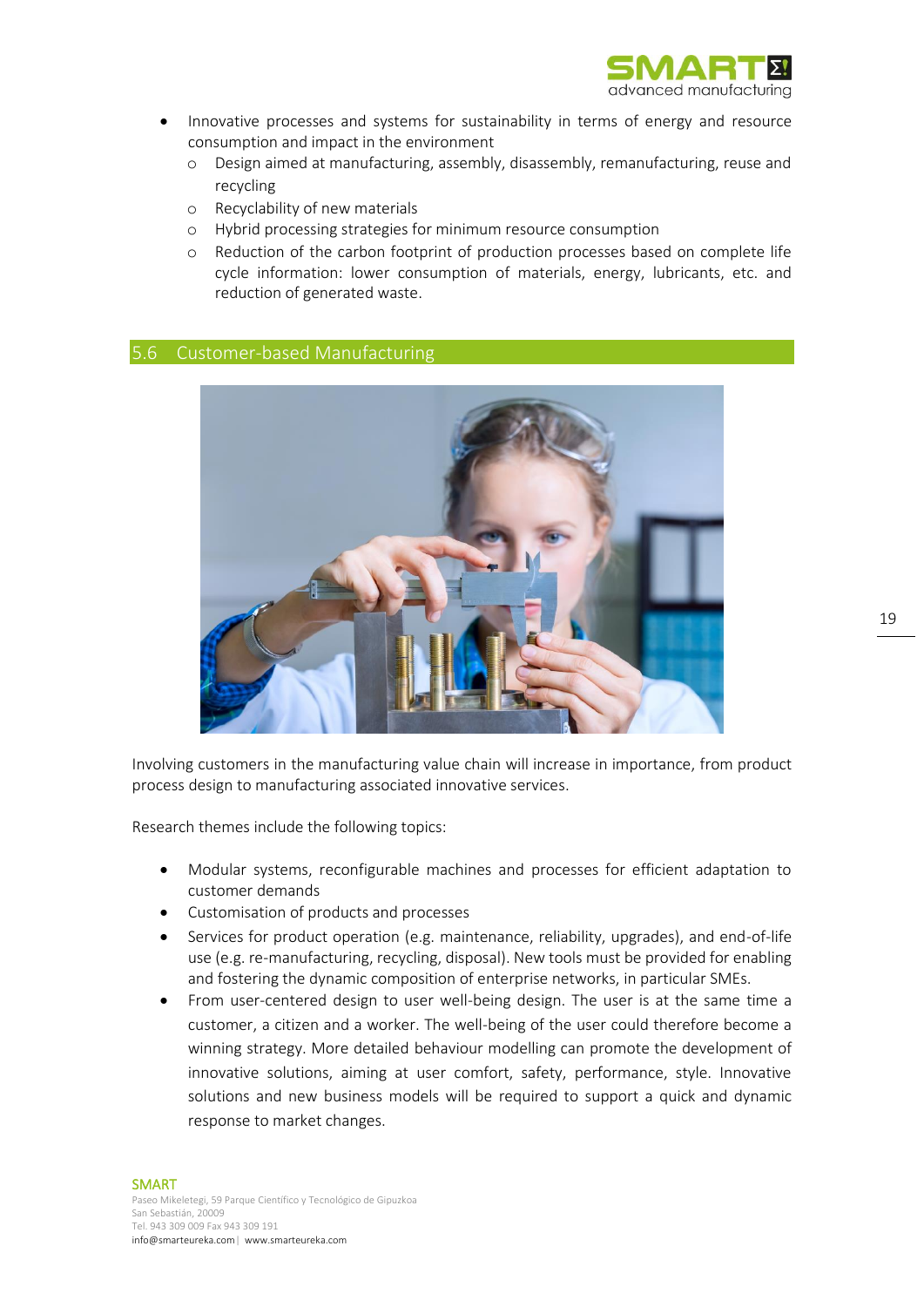

### <span id="page-19-0"></span>ANNEX I

### <span id="page-19-1"></span>1 Aeronautic Sector

### <span id="page-19-2"></span>1.1.1 Grand Challenge

The main challenges of the aeronautical sector in advanced manufacturing focus on important reduction of recurrent costs and lead time. An ambitious evolution needs to be addressed in aspects such as integrated design and manufacturing development processes, composite and metal material processing, simulation and automation, digital transformation, monitoring and control, flexible manufacturing and assembly, and supply chain integration.

### <span id="page-19-3"></span>1.1.2 Gaps, Barriers and Bottlenecks to be solved

### **1.1.2.1 SHORT TERM**

DEVELOPMENT OF NEW LOW COST/HIGH VOLUMEN PROCESSES:

New process systems allowing low cost manufacturing of structural aeronautical parts at higher production rates is the main objective at short term. Search into enablers for this kind of advanced processes allowing also a flexible or modular manufacturing is part of the focus, such are intelligent or flexible tools or ancillaries. Furthermore, the costs associated with assembly of aeronautical elements has a high impact on the aircraft final cost and so a greater integration of components at elementary part level is a necessity.

Along this line, technological developments related to more accurate and automated humancentered assemblies, integrating light automation and robots is a challenge.

MONITORING AND CONTROL

Safety associated with the product in the aeronautical industry is intrinsic to the existence of the business. The quality of the parts is a requirement for the entire production and safety elements have priority over any other consideration. Current process control means and non-destructive inspection of the manufactured elements is costly and time consuming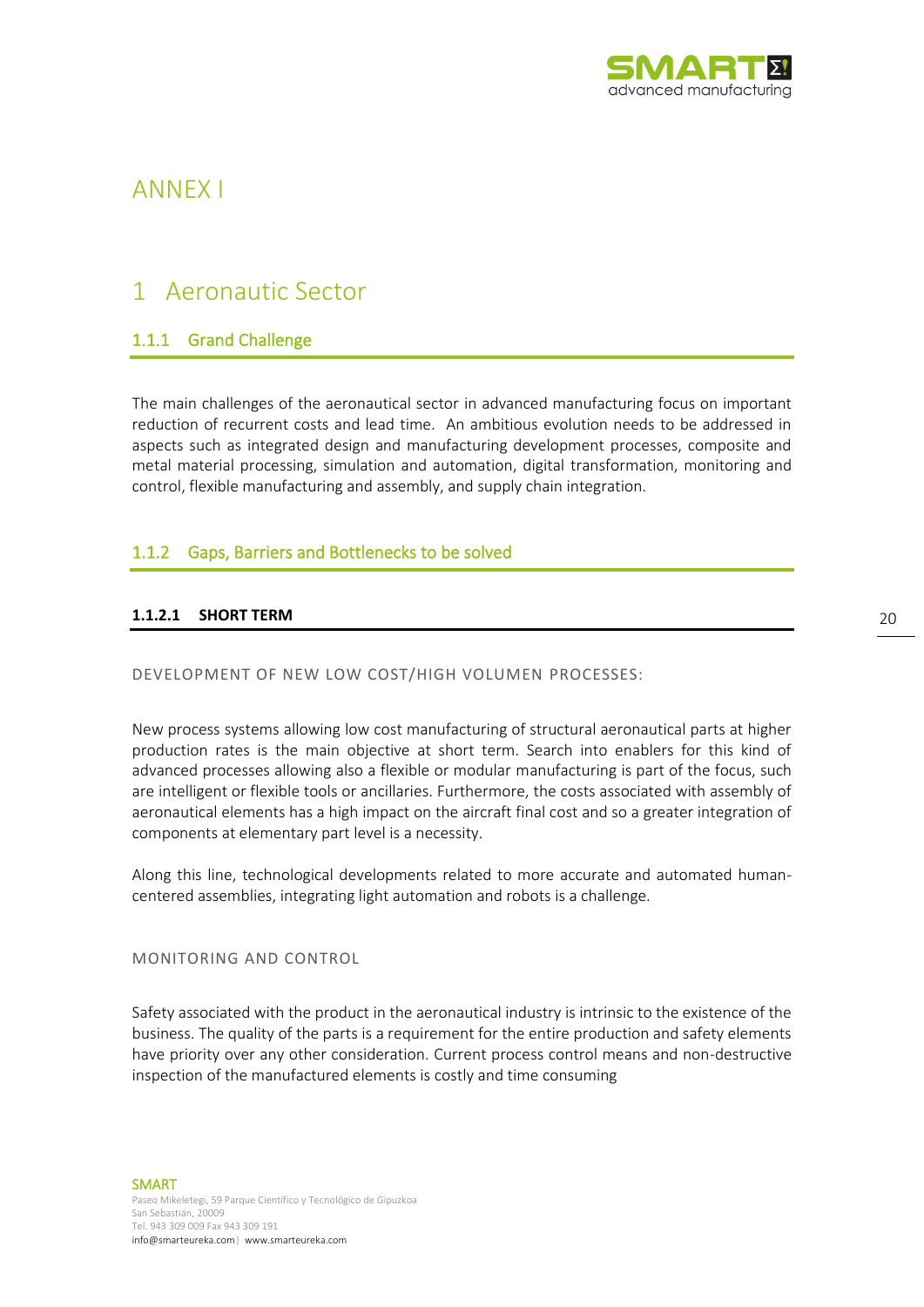

New generation design and production processes must combine specifics sectorial characteristics. To this end, active monitoring and full integration of the validation and verification systems throughout the product operating life is a need. Process parameter measurement in real time techniques, output predictability with control and action over inputs need to be developed.

Technologies that increase component´s safety and reliability range from more powerful and reliable simulation tools, on-line monitoring and control techniques and the integration of structural monitoring systems during the operating life of the aeronautical product, including measurements incorporated into automated and non-automated production, to mention the most relevant examples.

### **1.1.2.2 LONG-TERM**

### CONCURRENT DESIGN AND MANUFACTURING

The weight of an aircraft structure is an improvement target in terms of the reduction of emissions, consumptions and increasing the market share of all manufacturers. The need for all those companies that form part of the value chain is to develop technologies that generate less weight is a direct consequence. New materials under research (composites, metals, ceramics, multi-laminates, nano-composites, etc.) or their combination will demand the development of new production processes. Concurrent development of materials and processes is a must.

On the other hand, decreasing development times and increasing technologies´ maturity levels, before entering series production, is one of the main objectives for the aeronautical industry. Improved demonstration capabilities and simulation techniques and adequate training will be essential.

### COMPLETE DIGITAL TRANSFORMATION

Even when partial integration of new ICT tools, as for instance improving the information given to operators to assure quick first time right execution is a short-term technology development, the complete digital transformation towards a virtual factory (and a virtual aircraft as a first step) is a long-term objective:

- To eliminate the risks generated by training personnel to undertake the assigned operations
- To have detailed information about the situation of production processes in real time, shortening the gap between production and management
- Optimizing preparation, downtime and tool changeover times
- Processes simulation (for improving ergonomics, etc.)
- Including active monitoring and control of processes
- End to end data backbone
- Intelligent operations coordination, including supply chain
- Tooling and parts control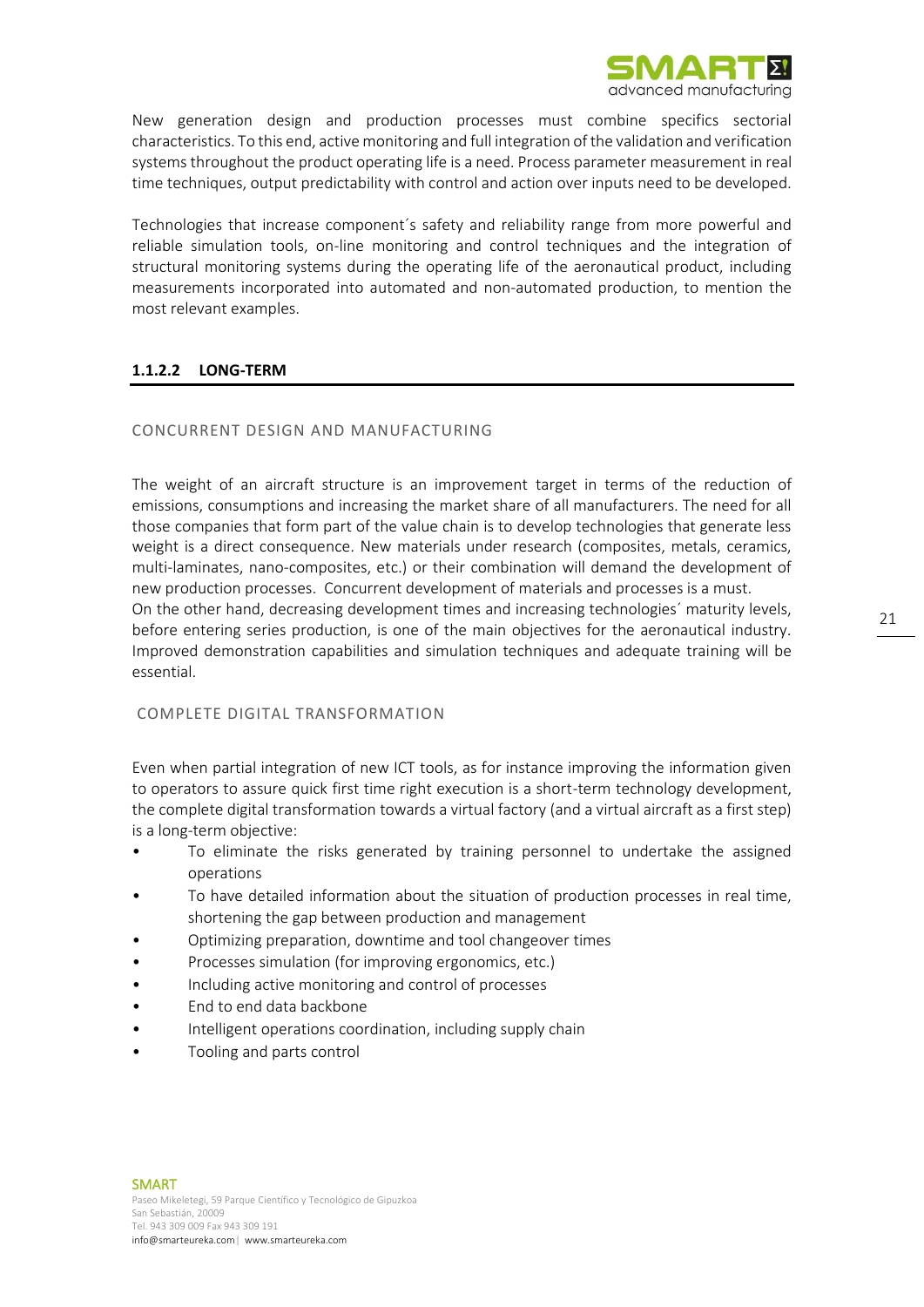

### <span id="page-21-0"></span>2 Automotive Sector

### <span id="page-21-1"></span>2.1.1 Grand Challenge

The automotive sector landscape is rapidly changing, and must address the following global challenges: higher market and cost pressure, rise of product complexity by new mobility patterns and connectivity, and increasingly restrictive emissions and fuel-consumption requirements.

In terms of manufacturing, this implies developing systems capable of processing new advanced materials, as well as walking the path towards flexible, digital and sustainable production.

### <span id="page-21-2"></span>2.1.2 Gaps, Barriers and Bottlenecks to be solved

### **2.1.2.1 SHORT-TERM**

#### PARTS INSPECTION AND MEASURING IN MANUFACTURING PROCESSES

In the automotive industry, strict product tolerances require comprehensive in-process control of components and final product's quality. To effectively correct deviations and guarantee that final product meets required tolerances, control must happen in real time. Artificial vision systems play a definite role in these control mechanisms and must allow image capture and analysis in real time.

In the automotive industry, continuous inspection will provide the data for a completely automated control, which will considerably increase efficiency and reduce the level of rejects, number of faulty parts and costs derived from inadequate behaviour in service. Apart from deciding if a part or assembled system meets required specifications, the inspection system must differentiate the faults, without any mistake, communicating their position and analysing possible sources of error, in order to be able to adopt the appropriate corrective measures. On the other hand, and with respect to functional behaviour, the surface inspection will undertake an increasingly important role.

#### DECREASE OF ENERGY CONSUMPTION BY PRODUCED UNIT

This is an approach whose aim is to reduce the amount of energy consumed by implementing measures and investments at technological and resource management level, with the objective of achieving a reduction in the energy used by each unit produced.

This focuses on getting the production plants to reach maximum energy efficiency. Thus, management systems aimed at reducing consumptions and emissions of CO2, automated energy management systems, and cogeneration and reutilization of waste for energy generation, will be used.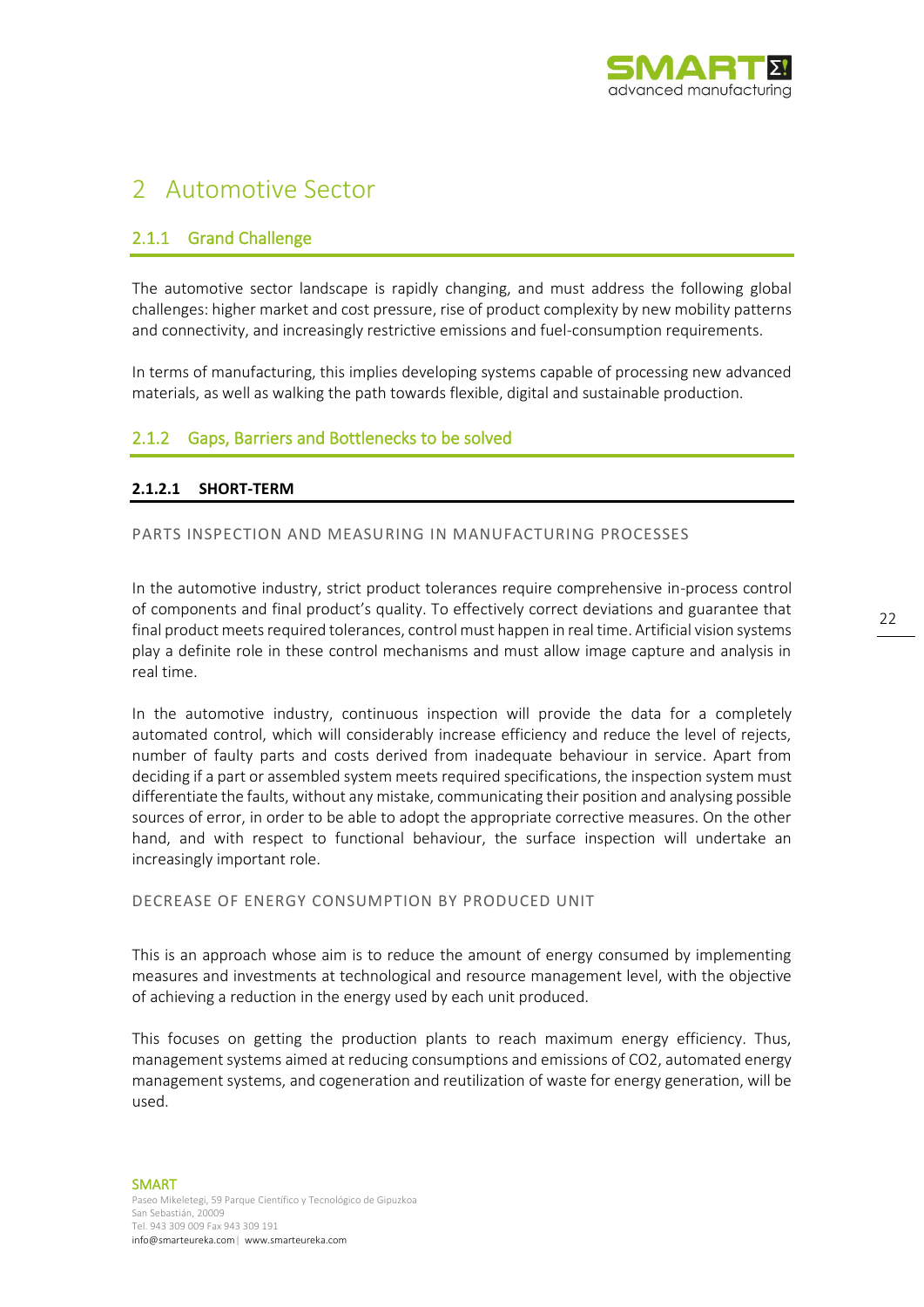

Achieving this objective will require performing an analysis and simulation of the raw material and energy flow in each one of the production chain processes, which will contribute to minimising the environmental impact and focusing optimisation efforts on the processes and equipment that really have an impact on total energy consumption.

### **2.1.2.2 LONG-TERM**

### DEVELOPMENT OF IMAGE PROCESSING SYSTEM TO DETECT MODEL DIVERSITIES

The complexity of the production systems that derives from the diversity required by customers and by market demands, requires an increase in the inspection task. Being able to introduce detection systems and diversity confirmation into the different chain phases, requires fast and low cost processing solutions. These systems must also work in unfavourable environments: Electromagnetic fields, variable lighting, variable temperatures, etc.

The coexistence of photonics and robotics with advanced manufacturing processes in industrial environments, will permit monitoring large series of parts and parameters in reasonably short periods of time. The solutions of image processing and sensor systems are also cross-cutting for almost all sectors of industry, thus ensuring a high impact. They are also essential to achieve an increase in production ratios in the automotive sector.

#### AUTONOMOUS ROBOT OPERATIONAL NETWORKS WITH EMBEDDED INTELLIGENCE

The objective is based on developing a functional network comprised of flexible robots that can operate in changing environments to respond flexibly to new situations, and have advanced communication interfaces, such as voice recognition and visual recognition systems.

Adapting to the operator's environment and adopting the necessary safety responses, whilst maintaining flexibility and the auto-adjustment of operational parameters, will optimise collaborative work, enabling more complex, dangerous or non-ergonomic processes to be addressed.

The development of integrated sensors, actuators and fast computing systems will ensure an effective co-existence between robots and workers. Repeatability and auto-calibration, as well as easy programming of robot activities, are key points for the evolution of robotics towards the required production environments, and their smooth incorporation into existing manufacturing lines.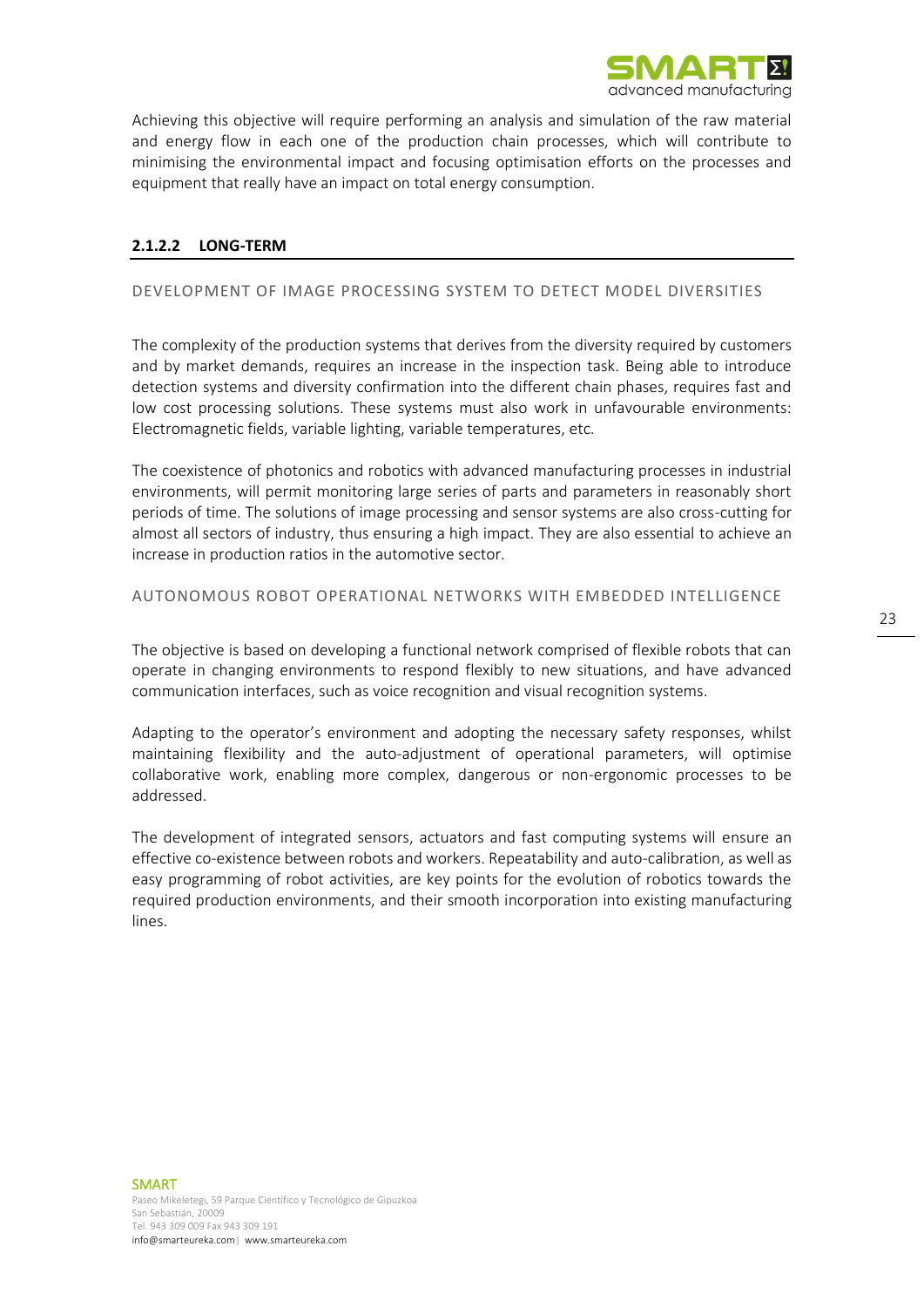

### <span id="page-23-0"></span>3 Consumer Goods Sector

### <span id="page-23-1"></span>3.1.1 Grand Challenge

The challenges of the consumer goods sector related to advanced manufacturing technologies focus on the following points: high rate production of customised products, incorporation of intelligence into the product chain by means of information management, implementation of user-guided creativity and innovation, integration of new materials and nano-intelligence, and green production chains for sustainable products.

### <span id="page-23-2"></span>3.1.2 Gaps, Barriers and Bottlenecks to be solved

### **3.1.2.1 SHORT-TERM**

MATERIALS AND TECHNOLOGIES FOR DIGITAL MANUFACTURE OF COMPONENTS (EG: AUTOMATIC 3D PRINTING)

The eruption of additive manufacturing technologies into the field of prototyping is giving way to new forms of manufacturing, which, in the mid-term, must tend to integrate different systems and offer the possibility of working with practically any materials/structures.

In order to be able to work at relatively reasonable costs in functional products, further to conceptual models, an effort must be made to adapt/modify materials for their use in additive manufacturing systems, either syntherising, FMD or others, offering the end user the possibility of using practically any type of material or combination of materials.

Another possibility is the functionalization of materials used in additive manufacturing for special applications, increasing their possibilities of use. The development of builders that permit a local improvement in deposition precision or modification of the properties of the same material in different product areas is also an important field.

ADVANCED VALUE CHAIN INTEGRATION SOFTWARE, INCLUDING DEVELOPMENT OF COMPETITIVE INTELLIGENCE SYSTEMS BASED ON KNOWLEDGE OF THE MARKET AND OF THE CUSTOMER

Based on the possibility of companies integrated in the value chain exchanging data, the challenge lies in offering total integration from design to the point of sale, so that it is possible to generate feedback with a view to redesigning or readapting products/processes.

In this context, it is essential to capture knowledge from the market and from the customer. This is achieved by watching over the environment, which results in different processes: source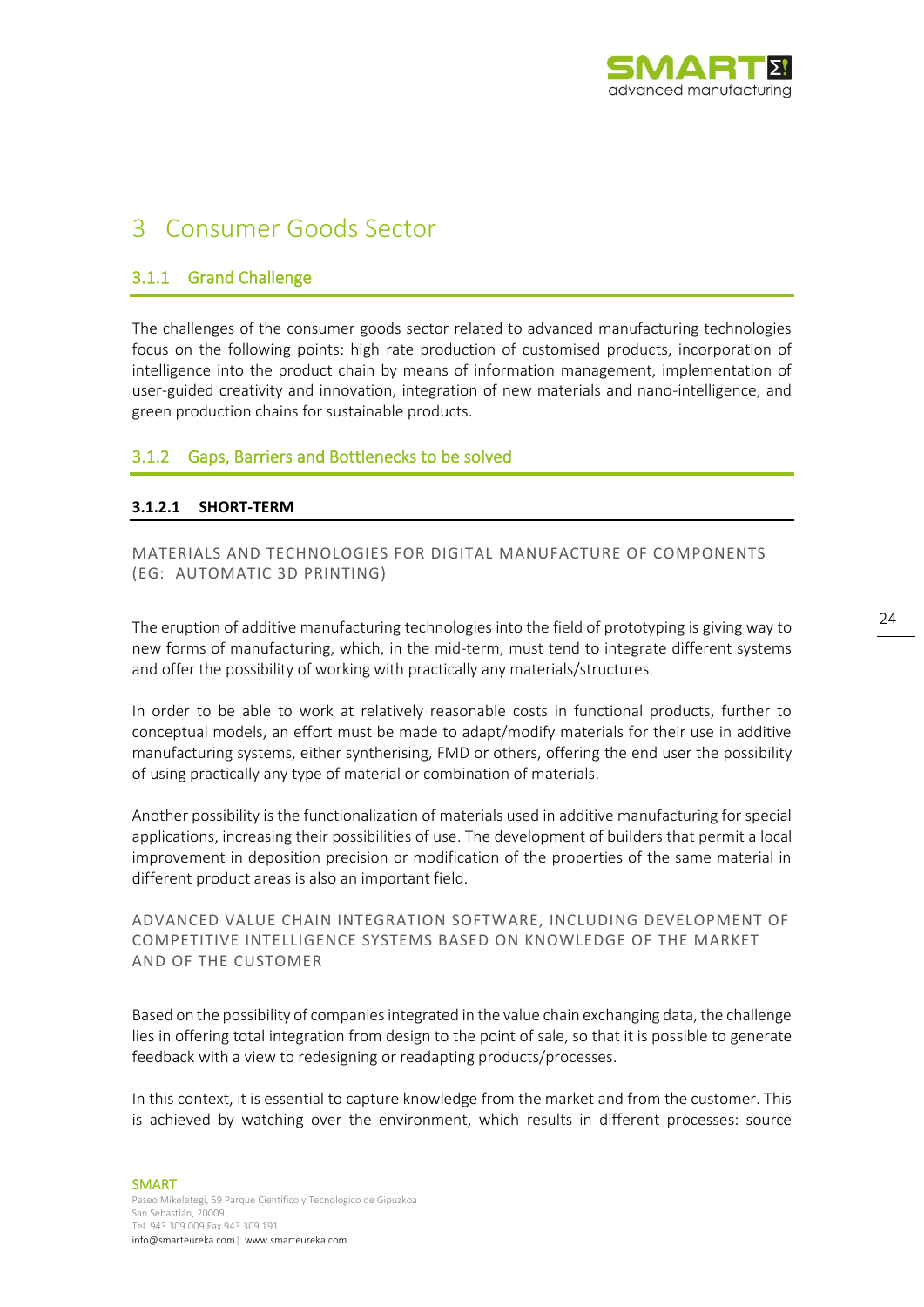

management (search and update), tool management (definition and adaptation), methodology definition (routines, procedures, formats), and the categorisation, protection and dissemination of information.

This information contains the explicit knowledge of the environment available to the company, and which, when it reaches its addressees, becomes tacit knowledge, that is, knowledge that can promote programmes and projects that adapt and improve production processes.

### **3.1.2.2 LONG -TERM**

DESIGN SYSTEMS THAT INCORPORATE GEOMETRY, MATERIALS, THEIR TECHNICAL CHARACTERISTICS AND COSTS. NEW CAD SYSTEM GENERATION. DESIGN FOR MANUFACTURING.

Design systems in the consumer goods sector are essential. At the present time CAD systems only contemplate geometry but they are far from providing an integral solution to the process that goes from the design to the manufacture of the product.

The future generation of design systems will be based on the concept of design for manufacturing, because of which, the CAD system will not just be taking into account the product geometry, but also the materials that make them up, the costs entailed, the technical characteristics that influence the manufacture, and the parameters of the machines/systems they will be manufactured with. Simulations of the product/process and of the human being-product behaviour will be obtained. A step further would even give rise to the integration of marketing decisions. With this future generation of design systems, the long-awaited Business Acceleration will be reached.

### ADAPTABLE, NETWORKED AND KNOWLEDGE-BASED DIGITAL MANUFACTURING DEVELOPMENT

Factories of the future with a great variety of sophisticated consumer goods must offer a flexible and rapid production capacity, with controlled variability thanks to advanced automation. This guarantees energy-efficient, reliable and cost-effective production. Assuring optimal execution "the first time", by improving the information given to operators relating to the manufacture or through other means, is a way of improving the current productivity. That is why the integration of new ICT tools is a technology development line to be deployed with different approaches and objectives:

- To eliminate the risks generated by training personnel to undertake the assigned operations
- To have detailed information about the situation of production processes in real time, shortening the gap between production and management
- Optimizing preparation, downtime and tool changeover times
- Improving ergonomics

Furthermore, exchanging data between companies in the value chain must permit total interoperability between both design and manufacturing systems. Collaboration and connectivity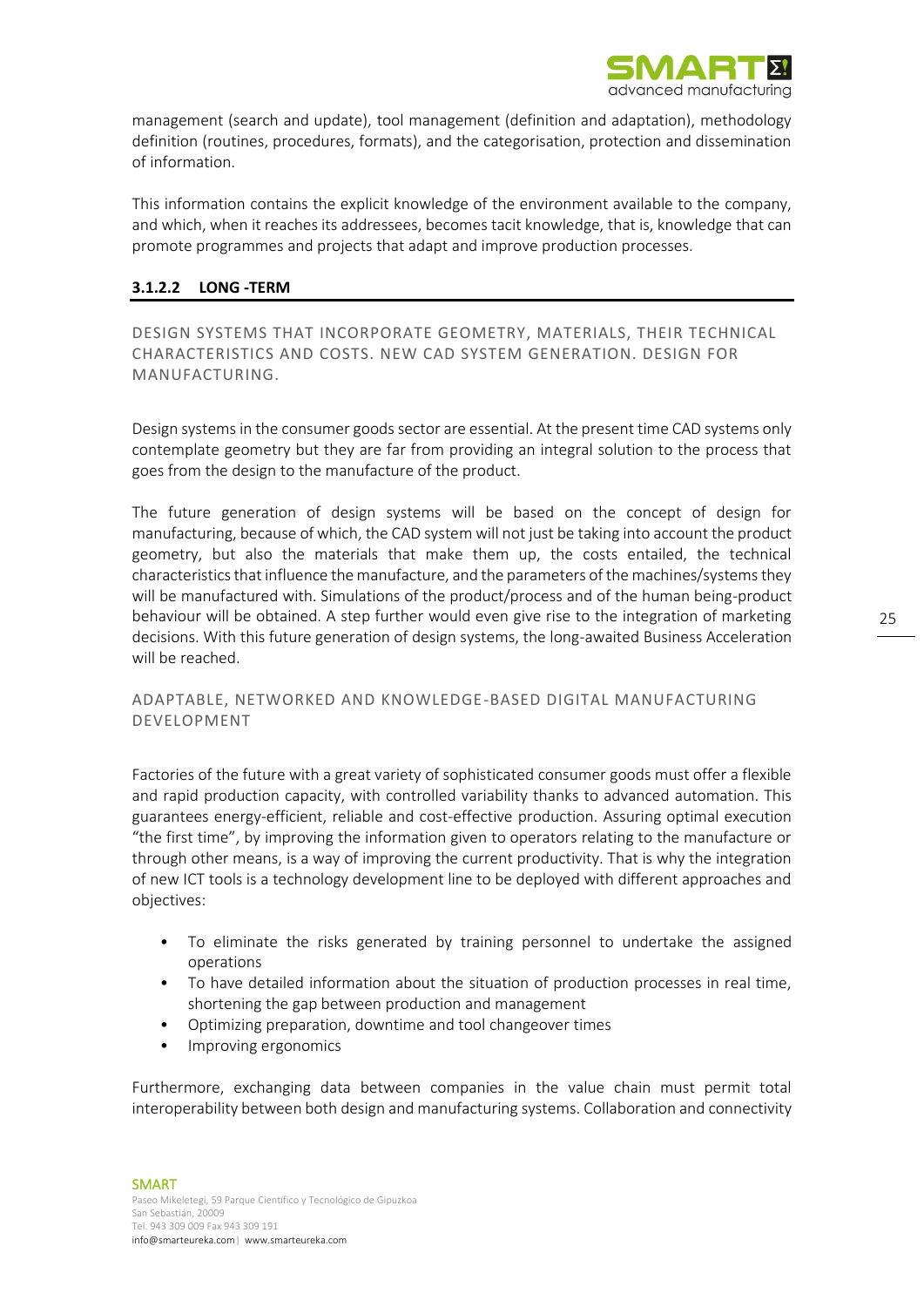

will provide an enormous amount of data, so those companies that carry out their analyses in real time will have a competitive advantage. Beyond integrated sensors and systems, the tendency is to interact in two directions with real objects and global scale systems, through a variety of application fields and interlocutors. This will be done in a safe manner and thus the Internet of Things will be constructed.

### <span id="page-25-0"></span>4 Capital Goods Sector

### <span id="page-25-1"></span>4.1.1 Grand Challenge

The Capital Goods sector faces 3 major challenges with respect to manufacturing; reduce the lead time from design to delivery with higher requirements of safety sustainability and zero defects, produce sustainably green manufacturing systems and assure the connectivity of the machines into highly complex cyber-physical manufacturing systems.

### <span id="page-25-2"></span>4.1.2 Gaps, Barriers and Bottlenecks to be solved

### **4.1.2.1 SHORT-TERM**

### GREEN MANUFACTURING SYSTEMS

The impact that companies have on the environment must be reduced and natural resources protected, more so in the European Union, which is deficient in natural sources of critical materials. The efficiency of capital goods not only affects their contribution to global warming or the emission of CO2, but also the reduction of cost factors such as energy and raw material.

The management of the material and energy flow throughout the lifecycle means monitoring and optimising consumption in each and every one of the phases of the manufacturing chain.

Concepts around manufacturing with zero defects undoubtedly contribute to a reduction in the number of faulty parts, and consequently, to maximising energy efficiency, the use of equipment and of material resources.

### SERVICE DEVELOPMENT FOR INTELLIGENT MANUFACTURING

We are witnessing the emergence of a new era in production technologies, where machines and processes are increasingly influenced by information and communication technologies (ICTs).

Cyber-Physical Systems (CPS) are collaborative computational elements that control physical entities, such as machine tools, assembly lines or other types. These CPS can interact and intercommunicate to optimise different aspects of the manufacturing process. But they are also extremely useful to provide operators with strategic information, at the right time and in a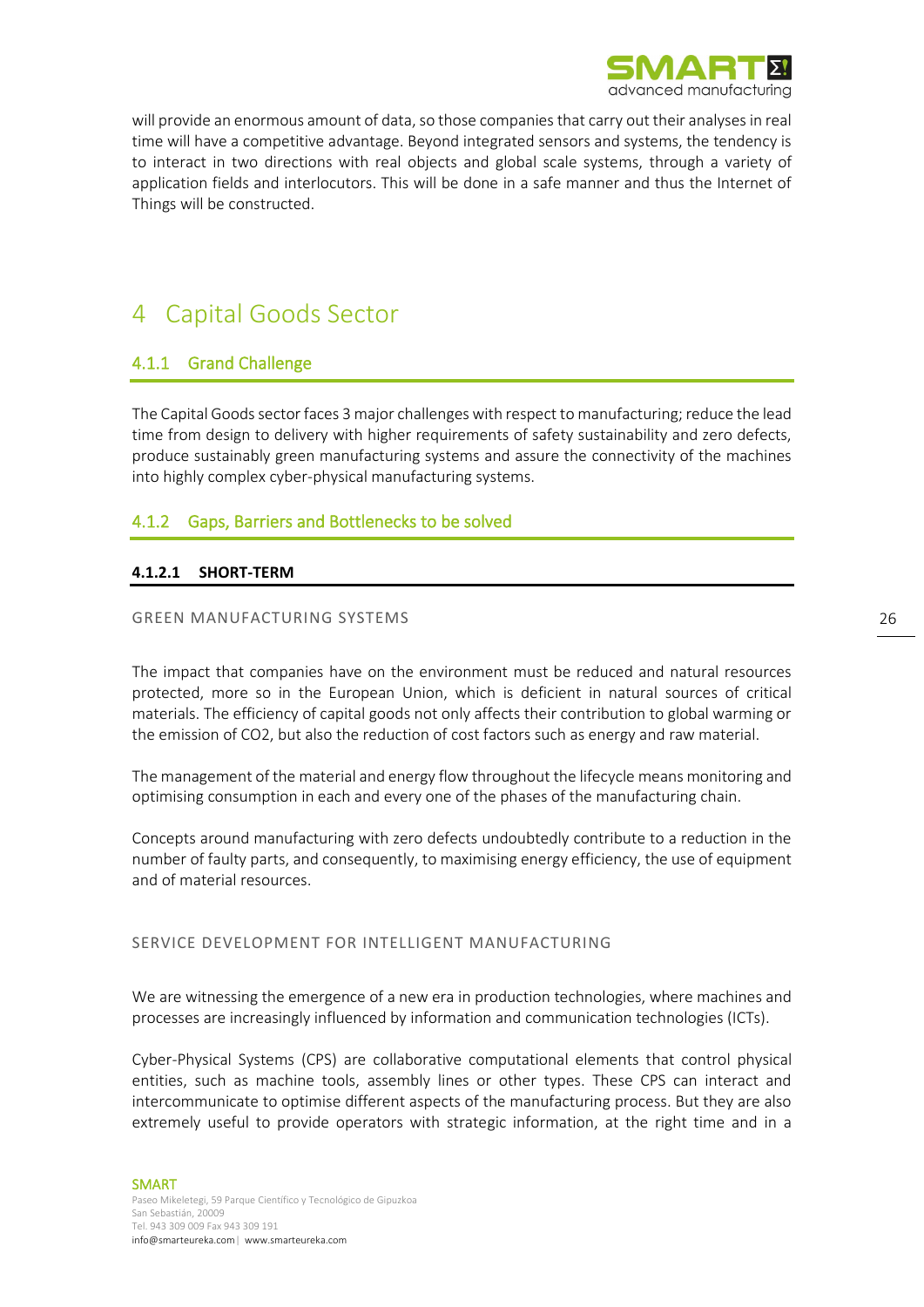

friendly manner. This will enable more effective decision-making and will contribute to the dissemination of knowledge at company level.

The manufacturers of machine tools demand the development of multi-variable modelling and simulation tools, with capacity to use advanced cloud computing, eliminating the need for licences and with real time access to equipment behavioural data through integrated sensor systems.

### **4.1.2.2 LONG-TERM**

### NEW FUNCTIONALITIES BASED ON SURFACE MODIFICATION

The increase in precision of manufacturing systems and the growing proximity between manufacturing and the micro/meso-scale, provide product designers with the capacity to afford enhanced functionalities based on surface modification, micro-texturing or advanced coatings.

These functionalizations can be achieved based on physical phenomena (additive manufacturing, micro-machining laser technologies, micro-milling, water jet, additive manufacturing, 3D printing or PVD coating (or based on chemical phenomena (coating by CVD, sol-gel, etc.).

Apart from developing robust processes from the viewpoint of their industrial scale-up, equipment must be developed that permit applying these surface modifications at macrodimensional level, in many different products and industrial sectors, in a time-efficient and economical manner.

Efficient functionalization must be accompanied by the development of the necessary simulation models, foreseeing the behaviour that the system is going to have, once functionalised, or with the capacity to modify the process parameters according to the effect sought.

SYMBIOTIC HUMAN-ROBOT INTERACTION

Symbiotic and immersive collaboration between robots and humans in production environments will undoubtedly lead to the development of more efficient and flexible manufacturing companies. However, the aspects of cooperation, overlapping and safety in the industrial environment, as well as the advanced computational and sensorial processing algorithms have not been sufficiently developed to guarantee safe and seamless cooperation at manufacturing plants.

Manufacturing companies focus on unifying the work space of human beings and robots, but this requires the robot design to be safe and trustworthy, with integrated control and intelligence. To achieve the necessary capacities for the robots to be able to interact and cooperate with humans, self-learning strategies will be decisive.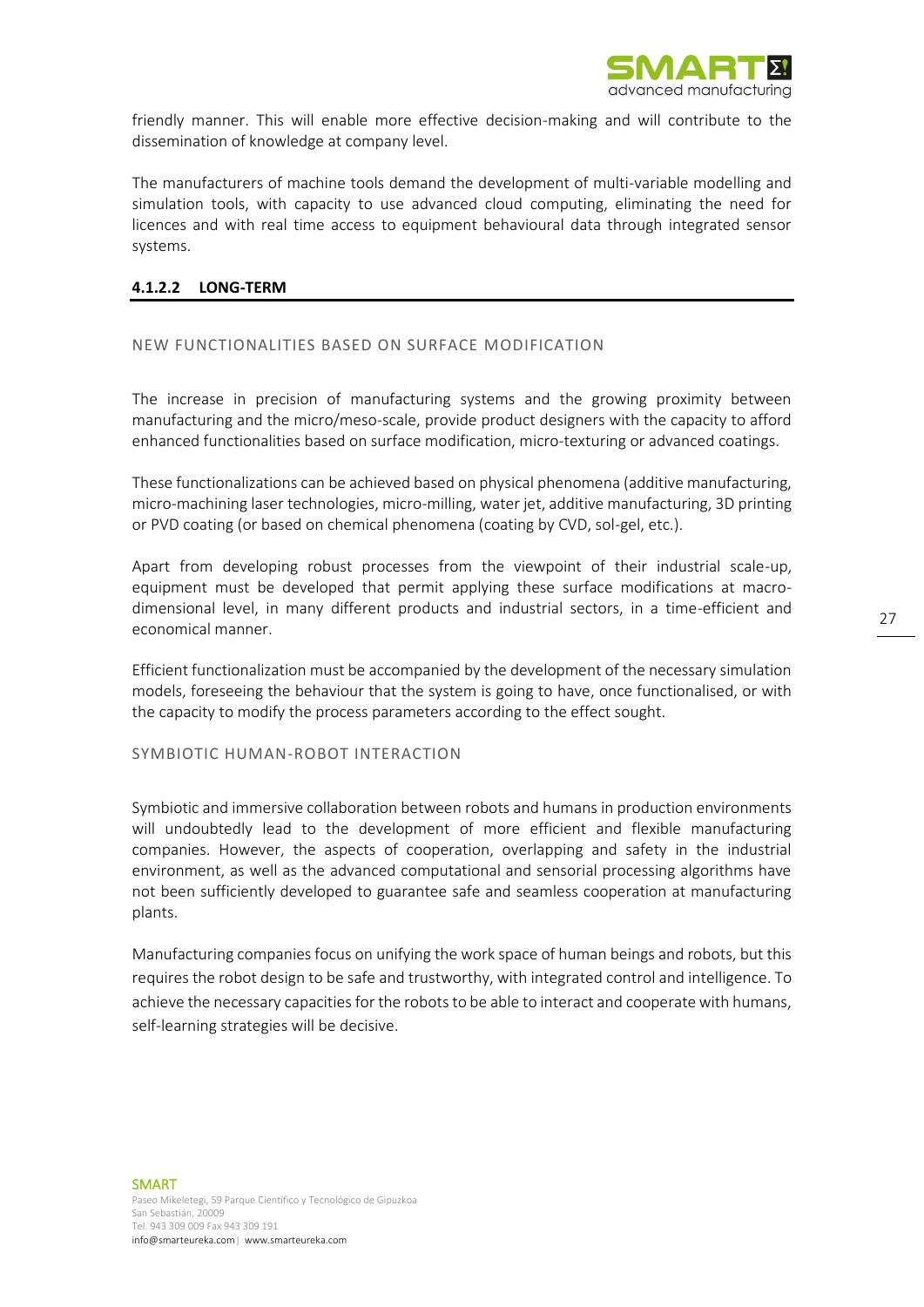

### <span id="page-27-0"></span>5 Railway Sector

### <span id="page-27-1"></span>5.1.1 Grand Challenge

The main challenges of the railway sector in the field of advanced manufacturing are in line with the objective of achieving intelligent, safe, faster, efficient and sustainable transport, and they focus on 5 areas: integration of modular systems, interoperability of equipment, efficiency in the use of resources, processing of lighter materials and use of ICTs and electronics to add intelligence to the processes.

### <span id="page-27-2"></span>5.1.2 Gaps, Barriers and Bottlenecks to be solved

### **5.1.2.1 SHORT-TERM**

#### PRODUCTION AIMED AT SUSTAINABLE TRANSPORT

Improving the efficiency of railway capital goods (rolling stock and infrastructure systems) is a basic objective that leads not only to a decrease in energy consumption per passenger unit or transported ton, but it also contributes to improving competitiveness of railway transport and improving the carbon footprint. Building on the fact that this mode of transport generally brings lower carbon footprint, a faster railway transport system will result in mode change and passenger and cargo migration towards rail, hence again lowering the carbon footprint caused of other, less efficient, modes of transport.

The integration of the lifecycle and recyclability variables from the design, production, operation and maintenance phases of railway material favour investments in control and optimisation of energy consumption throughout the value chain.

The incorporation of lighter materials is a consequence of the need to reduce energy consumption. Passenger comfort is an important conditioning factor when designing rolling stock, and vibrations are a field where manufacturers must seek alternatives with less repercussion and absorption of tension and stress.

The challenges mentioned in the field of materials have a direct impact on production means.

#### PRODUCTION AIMED AT INTELLIGENT TRANSPORT

The tendency towards repetitive manufacturing and modularisation in the railway sector leads to production management environments that are new for this industry: the potential of big data offers enormous possibilities, considering the product lifecycle.

Cyberphysical systems (CPS) or electronic sensors for instrumentation and control of operations are devices that will be integrated into production processes. They will also be increasingly integrated into the actual railway capital goods (rolling and fixed stock), so that they will facilitate